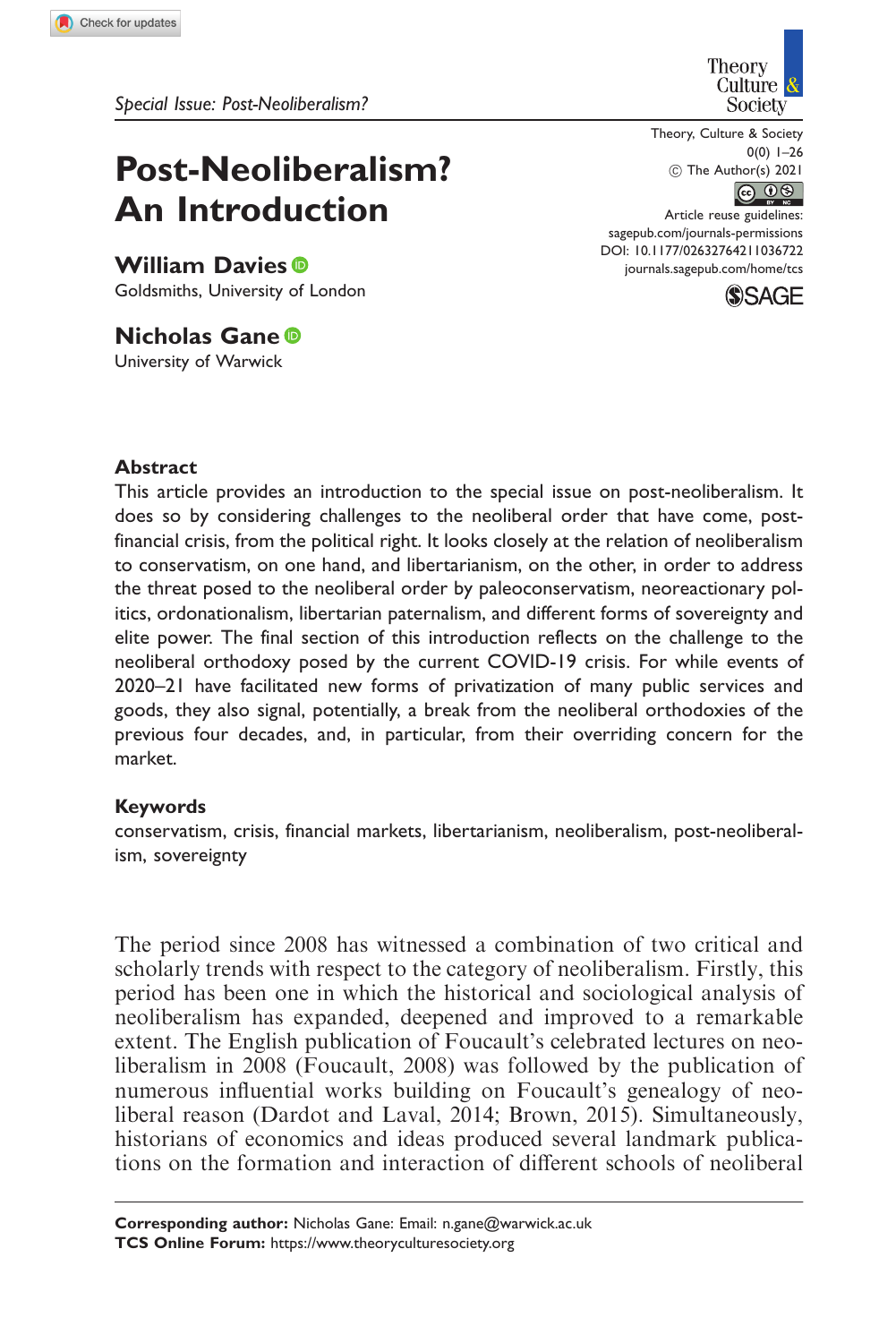thought (Mirowski and Plehwe, 2009; Burgin, 2012; Stedman Jones, 2012; Mirowski, 2013). More recently, the history of neoliberal thought and politics has been enriched to account for the family (Cooper, 2017), international markets (Slobodian, 2018), human rights (Whyte, 2019) and much besides. Common to virtually all of this work has been a dedication to tracing the roots of neoliberalism back well beyond the origins of 'Thatcherism' or the crisis of Keynesianism, to its intellectual kernel in the 1920s and 30s.

Secondly, this has also been a period in which the existential state of neoliberalism has been repeatedly questioned. The banking crisis, which was acted on in ways that appeared resolutely un-neoliberal, briefly appeared to herald the kind of 'policy paradigm shift' that had led to the rise of monetarist and other neoliberal ideas in the late 1970s (Hall, 1993). This swiftly turned out to be a chimera, not least because the framing of the crisis as an 'emergency', 'war' or 'exception' granted permission to policy elites to do whatever it took to defend the financial status quo (Davies, 2013; Tooze, 2018). However, in the years that followed, the question arose of whether neoliberalism had actually survived intact, or whether it had mutated into something else. Led by Peck, scholars raised the possibility of 'post-neoliberalism' (Peck et al., 2010; Springer, 2014), 'zombie neoliberalism' (Peck, 2010) or 'mutant neoliberalism' (Callison and Manfredi, 2020) and continue to ask whether this is 'still neoliberalism' (Peck and Theodore, 2019). The electoral ascendency of 'populist' leaders and parties over the 2010s was interpreted by many as a rejection of a technocratic, neoliberal agenda (e.g. Hopkin and Blyth, 2019). Neoliberalism appeared to some to have acquired newly 'authoritarian', 'illiberal' or 'antidemocratic' qualities (Bruff, 2014; Rose, 2017; Hendrikse, 2018; Brown, 2019).

For over a decade, therefore, we have benefited from an ever-more fine-grained 'history of the present', while at the same time becoming less sure whether this really is still our 'present' condition. The relationship between 'neoliberalism' (as a set of ideas and policies that evolved from the 1920s onwards) and our current epoch is at least an open question. The category of neoliberalism continues to provide an invaluable tool with which to understand political economy and society today, not least because the scholarship surrounding it continues to grow in its richness and scope. And yet, with every year that passes, the number of apparently countervailing tendencies within and against neoliberalism is also growing. On the basis of a vastly improved understanding of what neoliberalism is, we can at least now agree that it is unlikely to terminate with any definitive paradigm-shifting crisis. In that sense, 'postneoliberalism' cannot refer to something that comes exclusively after neoliberalism, but rather – as with the notion of 'post-Fordism' – to a set of emergent rationalities, critiques, movements and reforms that take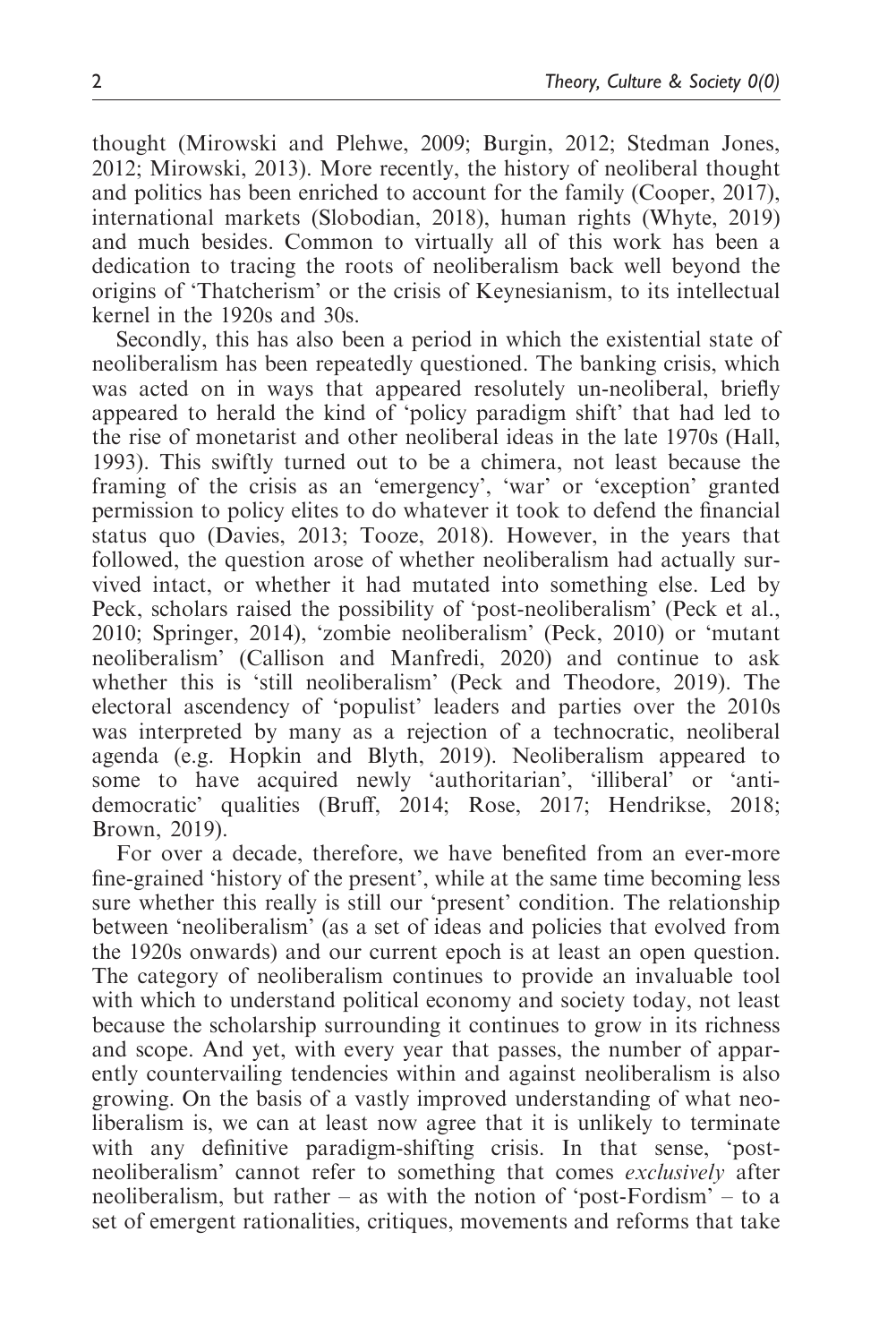root in neoliberal societies and begin to weaken or transform key tenets of neoliberal reason and politics.

The crisis of Keynesianism, that provided the moment for neoliberal policy ideas to be adopted and implemented, obeyed a classically Kuhnian rhythm of a paradigm shift. A coherent set of theories and predictions, embedded in a set of elite institutions, ceased to explain the problems that were afflicting many capitalist societies. Meanwhile, a rival set – associated heavily with the Chicago School and publicized via think tanks and the media – promised to alleviate crises, inflation in particular. Keynesianism, built upon the epistemic and technical affordances of the wartime state, was met by an alternative with similarly programmatic, technocratic and macroeconomic ambitions (Mitchell, 1998). The regime that emerged – pushed by the right – was one that privileged the combating of inflation via monetary policy, the weakening of organized labour, tax cuts on high incomes and capital, privatization of public assets, greater regulatory tolerance of monopoly, and a steady restructuring of the welfare state so as to prioritize work, family and 'personal responsibility' (Harvey, 2005]). By the 1990s, as this regime entered its political golden era, with inflation largely conquered and capital increasingly mobile, a more centrist model of neoliberalism became hegemonic in Western democracies, in which an active state sought to inculcate innovation and flexibility in the social realm, with a view to enhancing national 'competitiveness' and attracting inward investment. At the same time, rising private indebtedness fuelled growth in consumption, home ownership and higher education. That this phase of neoliberalism was often overseen by centre-left parties, rather than those of the right, signifies that – as a political project – it was as much about efforts to reform and renew the 'social' realm in an entrepreneurial direction as to reduce constraints on capital (Dardot and Laval, 2014).

However, this same phase of neoliberalism (which arose after the demise of state socialism) also confirmed the Foucauldian insight, that neoliberalism is not only a policy paradigm or institutional template, but a mode of subjectivity, operating via networks of capillary power inside and outside the state, taking particular root in those technocratic parastate institutions of central banks, quangos, outsourcers, and multilateral agencies. It is an ethical and social way of life, and it is unlikely to be displaced or replaced simply via a shift in policy consensus.

Just as Keynesianism was displaced by a 'paradigm' that bore certain formal resemblances to it, neoliberalism is being corroded and displaced by logics and rationalities that share some of its formal qualities: its suspicion of the state, its emphasis on decentralization, its re-formatting of individual subjectivity. We can witness varieties of what Smith and Burrows in their contribution to this special issue term 'redecentralization', renewing the attack on the liberal and technocratic state, in the name of some more authentic liberty. On this front, post-neoliberal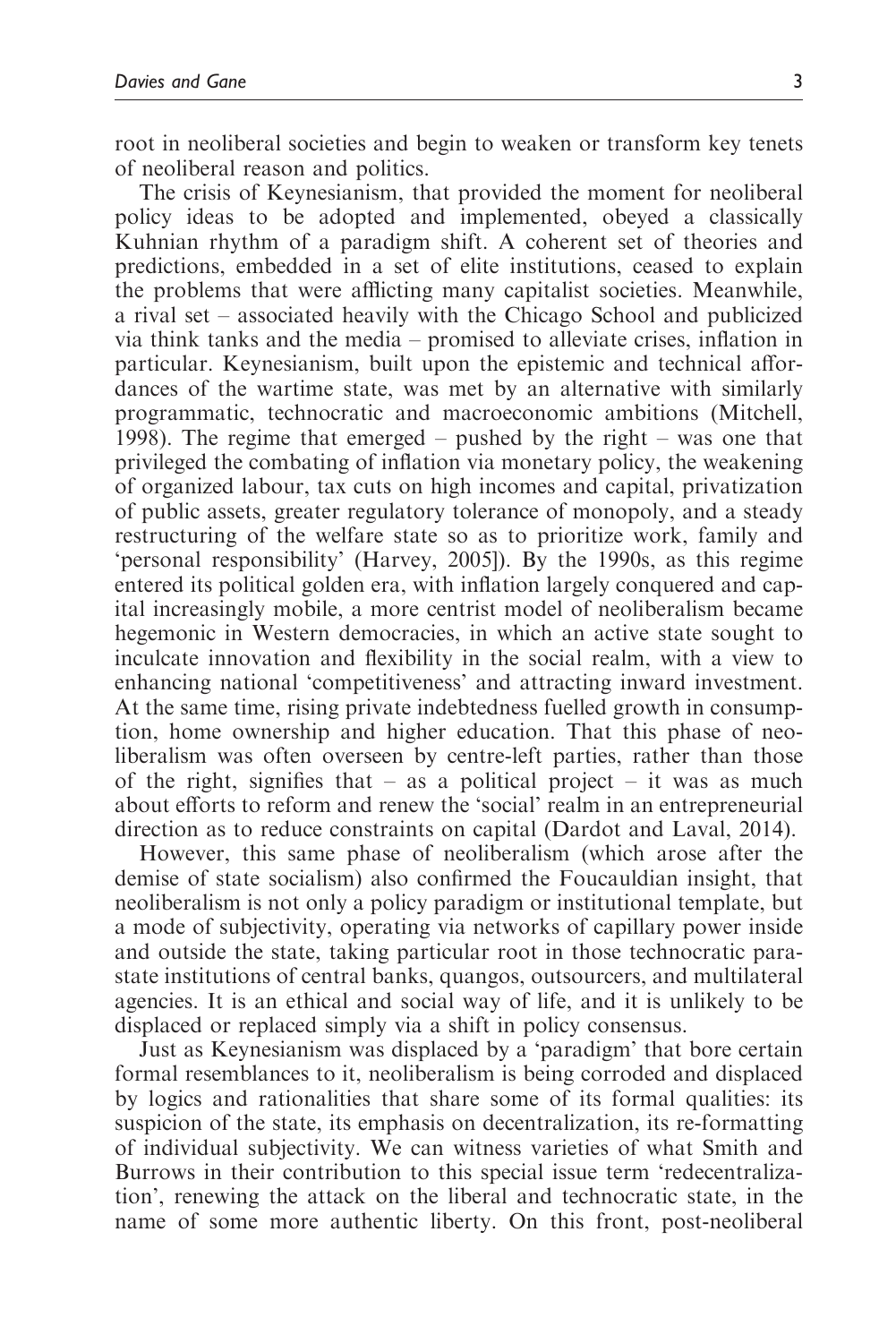tendencies operate on the margins, unsettling the capacity of government to govern, and reasserting the authority of private ownership and modes of private governance. But we can also witness varieties of a 'recentralization', restoring powers to the nation and the sovereign (however understood), which had been stolen by technocratic, multilateral and financial authorities.

The special issue on 'Post-Neoliberalism?', which this article introduces, was conceived, assembled and written over the course of 2018– 20. The majority of the papers reflect on the ascendency of right-wing political movements and ideas in Europe and the United States, which have mounted an increasingly vigorous critique of the neoliberal status quo in recent years, gaining a number of electoral breakthroughs around the world. But the timing meant that none of the papers was able to confront fully or evaluate the most recent crisis of neoliberalism, namely the COVID-19 pandemic that engulfed the globe over 2020. In this introduction, we seek to contextualize the papers in two ways, with a view to making sense of contemporary 'post-neoliberalism'. Firstly, we reflect on some of the tensions lurking within the history of neoliberal thought, in relation to parallel traditions of conservative and libertarian thought. To the extent that one powerful challenge to neoliberal technocracy and globalization today is coming from the right, it is important to clarify the longstanding distinctions and differences that shape and animate that opposition. Secondly, and more speculatively, we consider some of the 'post-neoliberal' features of the politics surrounding COVID-19. The events of 2020–21 have facilitated new forms of privatization of many public services and goods, yet it is hard to deny that (especially in terms of macroeconomic policy) they also herald a break from the neoliberal orthodoxies of the previous four decades. We consider how these events may intersect with the phenomena and ideas explored by the papers in this issue and conclude by noting the declining autonomy of 'the market' and of 'competition' as organizing principles of social and global organization.

## Neoliberalism: Between Conservatism and Libertarianism?

It is worth, then, addressing the hybrid nature of neoliberalism more closely in order to question the value of adding the prefix 'post-' to a liberalism that is already 'neo'  $-$  a question that is raised rather than decided by the title of this special issue. One way to do this, as both 'post-' and 'neo-' signify a relation of time, in the form of a reaction to, or mutation of, that which existed previously, is to think historically. Wendy Brown (2015), in her book Undoing the Demos, rightly argues that neoliberalism originated as much in opposition to fascism as to socialism – a point that Foucault (2008) addresses in detail in his analysis of ordoliberalism in his now-famous lectures on biopolitics. But this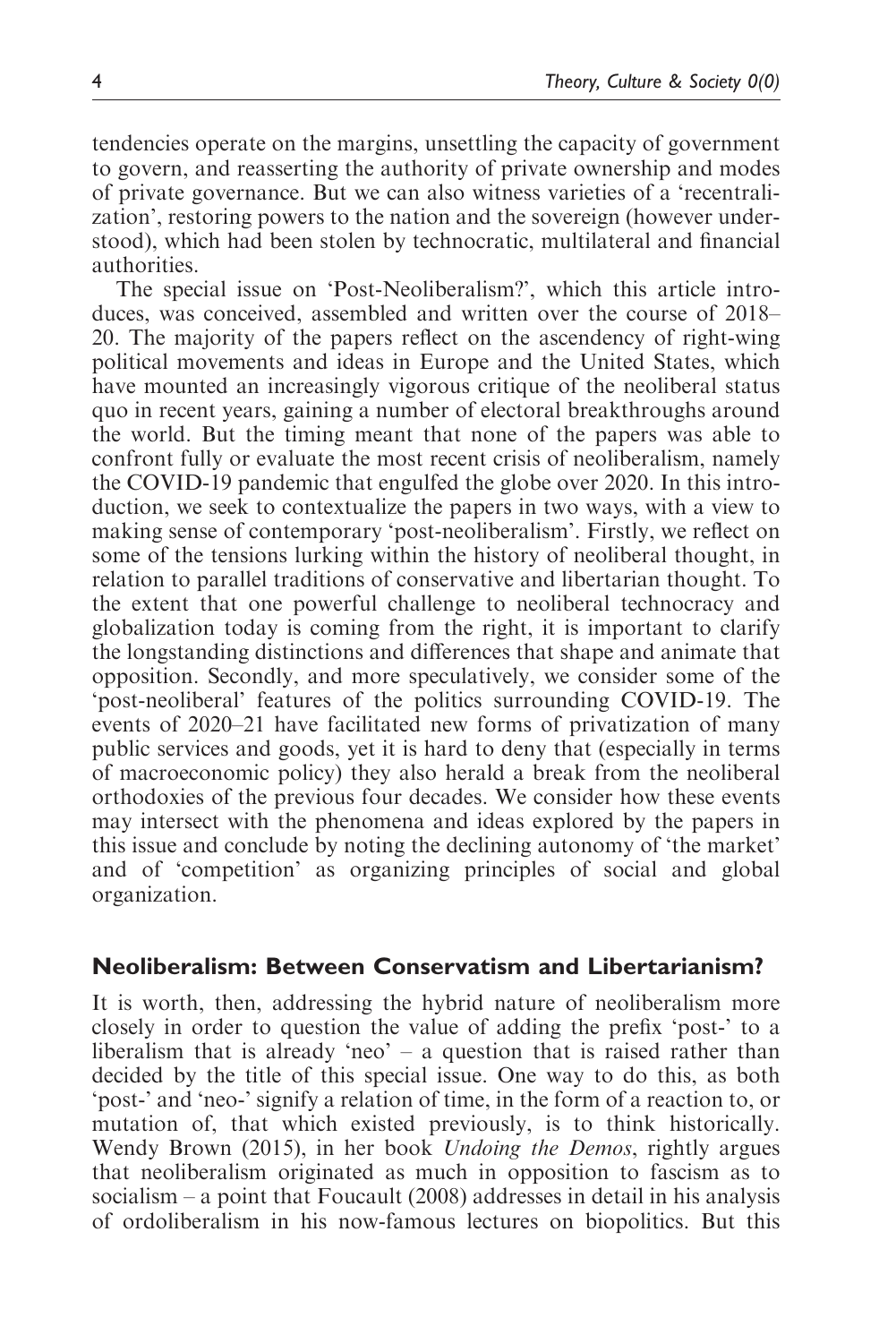opposition to fascism did not lead to a uniform view of the role of the state, liberty or sovereignty, and from its inception in the 1920s and 1930s onwards, neoliberalism has a complex and at times uneasy relationship with other movements on the political right, in particular conservatism and libertarianism. At the Walter Lippmann Colloquium in 1938 – the starting point of European neoliberalism for Foucault – differences were aired that became more significant over time. The majority of those present sided with Hayek in calling for the reinvention of liberalism in ways that broke with classical forms of laissez-faire liberalism associated with figures such as Adam Smith. They did so by moving away from a naturalistic conception of markets as things that worked best through minimal government interference and instead asked what government and the state could do in service of markets and their freedoms. But not everyone agreed. Notably, Ludwig von Mises, whose work became the key point of departure for the libertarian thinker Murray Rothbard (see the article by Melinda Cooper in this issue), was one of a few to continue to extol the virtues of classical liberalism, arguing that it was not 'the free play of economic forces' but rather 'the anti-liberal policies of governments' that was the problem (Mises in Reinhoudt and Audier, 2018: 121). Other participants in the colloquium were less vocal at this event but, over the coming years, revealed differences with Hayek and drifted away from the Mont Pèlerin Society, in particular Raymond Aron and Michael Polanyi, who worked instead with the Congress for Cultural Freedom through the 1950s (see Gane, 2016). Of the two, Aron was more outspoken in his critique of Hayek, not only rejecting his raw economic individualism in favour of a more traditional brand of political conservatism but also attacking his conception of freedom in a devastating review of Hayek's magnum opus, The Constitution of Liberty (Aron, 1994).

Even among those who are commonly positioned together as central figures in the history of the neoliberal project there are important methodological and political differences. Wendy Brown, for example, argues that Hayek 'was raised on Ordoliberalism' (2015: 59), but this was not, in fact, the case as Hayek's economic and political views were shaped by key Austrian figures such as Menger and von Mises, and many of the positions of key ordoliberal thinkers, in particular Wilhelm Röpke, were incompatible with the new brand of economic individualism championed by Hayek from the 1940s onwards. Brown's reading is consistent with that of Foucault, who describes ordoliberalism in terms of a call for the 'general regulation of society by the market' (Foucault, 2008: 145) – a process from which nothing is seen to be sacred (Foucault, 2008: 133). This understanding, however, is mistaken, as figures such as Röpke were deeply conservative and by no means believed either that principles of competition should be injected into all spheres of social life or that all societal institutions should or could be opened up to the free play of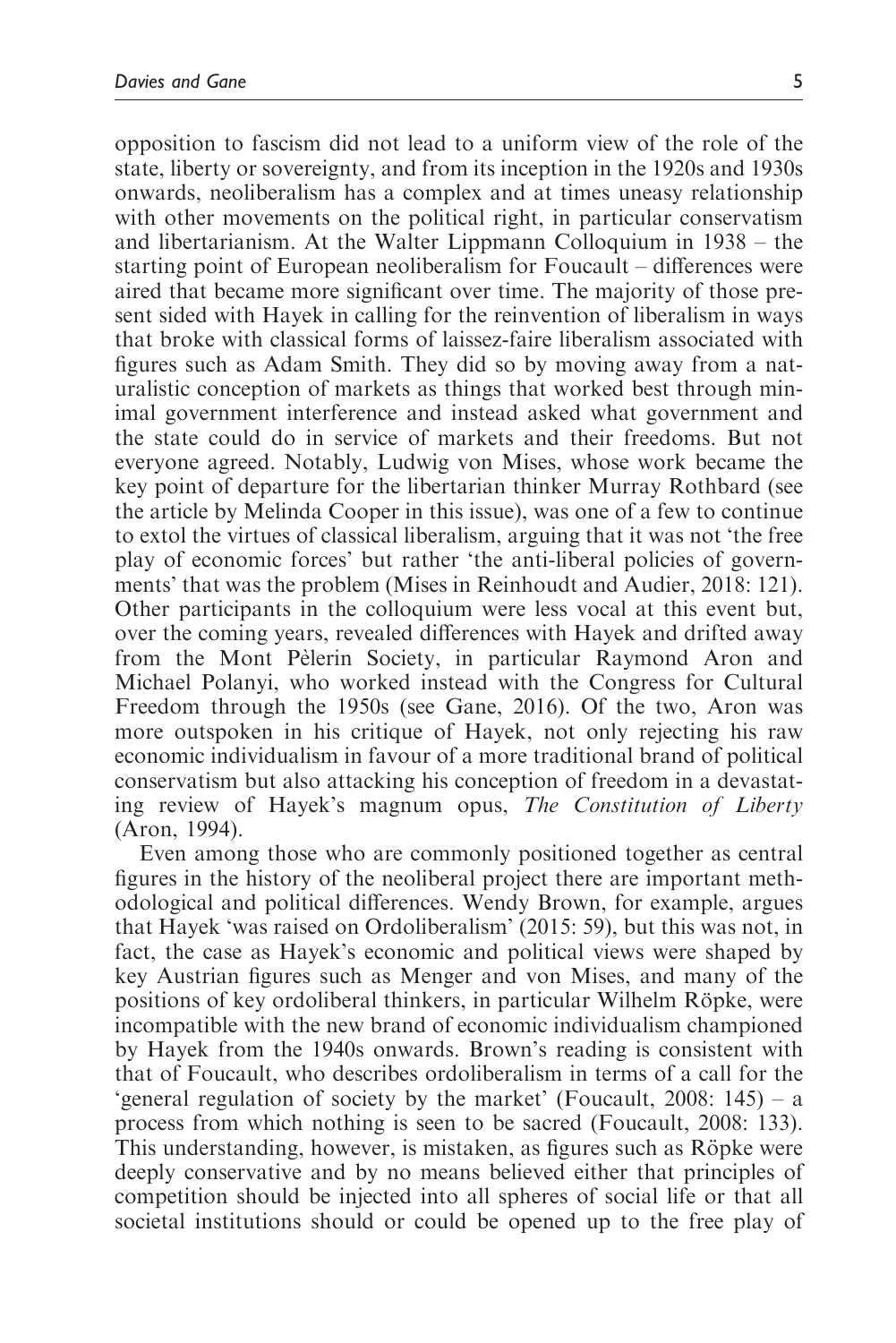market forces. In A Humane Economy, Röpke is quite clear on this point: 'The truth is that competition, which we need as a regulator in a free economy, comes up on all sides against limits which we would not wish it to transgress' (1960: 128). In this text, Röpke defends institutions such as the family and the church and argues that 'genuine communities' and 'tradition' should be protected from intrusion by the market. Elsewhere, Röpke asserted the value of European culture, and even spoke in defence of apartheid on the grounds that 'the South African Bantu' was 'not only a man of an utterly different race, but, at the same time, stems from a completely different type and level of civilization' (Röpke, 1965: 10). Such views set Röpke apart from most other members of the Mont Pèlerin Society (see Slobodian, 2018:146–81 for a detailed assessment of his position), and reveal conservative and racist commitments that are far removed from a simplistic belief in the unbridled powers of competition, as depicted by Foucault in his biopolitics lectures.

Neoliberalism, then, emerged in tension, on one hand, with laissezfaire liberalism or what subsequently became known as libertarianism (a term that Hayek rejected; see Hayek, 1960: 352), and, on the other, to forms of conservativism that asserted the value of religion (in particular Christianity), nation, and race. In terms of the former of these movements, in the Road to Serfdom Hayek takes an explicit stand against what he calls 'a dogmatic laissez-faire attitude' on the grounds that the 'forces of competition' should be used as a means for 'co-ordinating human effort' rather than 'leaving things just as they are' (1944: 37). This, in turn, became central to the work of the Mont Pelerin Society, which, from its inception, addressed the idea that 'competition can be made more effective and more beneficent by certain activities of government than it would be without them' (Hayek, 1948: 110). In terms of the latter movement, Hayek takes an explicit stand against conservatism in the postscript to The Constitution of Liberty (1960: 343–55), arguing that it stands against 'drastic change' and, because of this, tends to be dragged along paths not of its own choosing. Hayek says, by contrast, that his own brand of liberalism, unlike conservatism, has the 'courage and confidence' to oppose socialism and also provide a genuine alternative (see Hayek, 1960: 345). Because of this, Hayek argues that it is wrong to understand socialism, liberalism and conservatism as different positions along a single line that runs from socialism on the left to conservatism on the right, and liberalism somewhere in between. Instead, he plots these political positions as different corners of a triangle, with conservatism in one corner, trying to pull back from liberalism and socialism in the other two (Hayek, 1960: 344).

The importance of this metaphor of the triangle is that, for Hayek, conservatism and liberalism do not exist along a line of continuity but instead converge on and depart from socialist ideas from quite different angles. Through the course of The Constitution of Liberty, Hayek is quite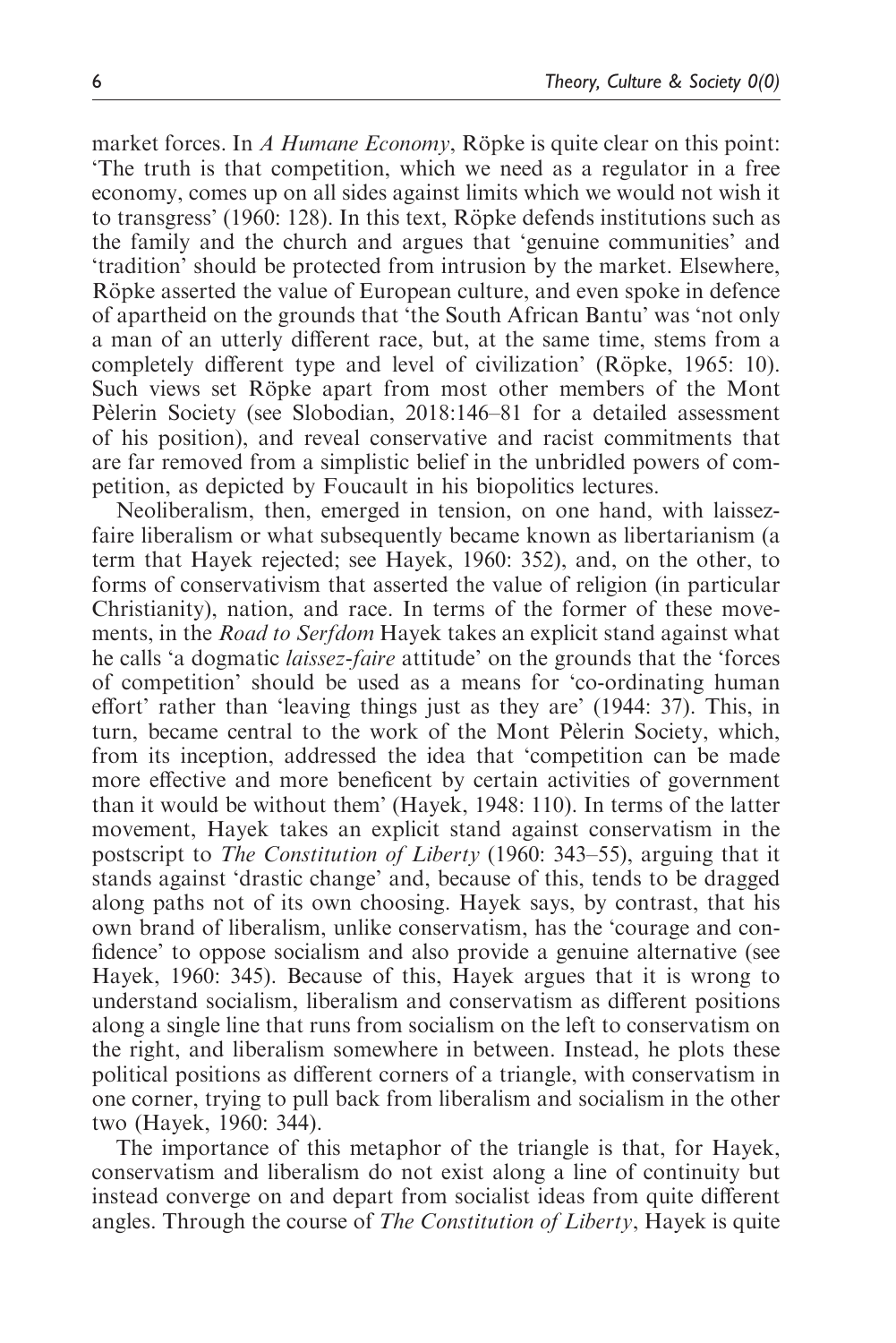clear about the differences between conservatism and neoliberalism. The former, he says, has a fondness for authority; it misunderstands the nature and workings of economic forces; it fears new ideas; and it is prone to a 'strident nationalism' as it often seeks to defend 'our industry' (something, he argues, that it shares with socialism; see Hayek, 1960: 348–50). Neoliberalism, Hayek argues, provides a corrective to each of these mistakes: traditional forms of authority (be these of church, state, or family) and all 'obstacles to free growth' should be swept aside by the 'spontaneous forces' of the free market; economic forces should no longer be understood through formal models of equilibrium but through the dynamics of the price mechanism; and there should be a new form of internationalism based not on workers' rights or solidarity but the frictionless movement of capital and labour across national borders.

Hayek's position, however, became more complex over time as it drifted between libertarianism and conservatism, particularly from the 1960s onwards. In early texts such as The Road to Serfdom (1944) and his inaugural address to the Mont Pèlerin Society (1948:  $107-18$ ), Hayek stood against libertarian calls for small government and the minimal state and argued instead that both can be harnessed to serve market forces and freedoms. But in his later work, he was less concerned with occupying and reprogramming the state. Nowhere is this clearer than in his work on the denationalization of money (Hayek, 1976; for useful commentaries see Cooper and Konings, 2015; Ingham, 2020), in which he argues that central banks should be disbanded and replaced by commercial banks that are free to issue currencies from which consumers can choose. Hayek attacks the ability for any nation-state to exercise monetary control over its territory and proposes instead that money should be fully marketized rather than used by national governments to serve their own political interests. The boundaries between neoliberalism and libertarianism here become harder to define as Hayek moves away from a project that seeks to redefine the rationale for government and the state along market-based lines, and instead seeks to break the monopoly of the state over the money supply in a bid to enhance individual consumer freedoms.

It might be presumed, in the light of the postscript to The Constitution of Liberty and the above arguments of The Denationalization of Money, that, over time, Hayek's neoliberalism became more libertarian in basis rather than conservative, but this is not, in fact, the case. In The Morals of the Market, Jessica Whyte rightly argues that 'Rather than an external supplement, or a pragmatic partner, social conservatism, including explicit appeals to family values, Christianity and ''Western civilisation'', was foundational to the consolidation of organised neoliberalism in the mid twentieth century' (2019: 9), and that Hayek was central to this project. In his inaugural address to the Mont Peterin Society, Hayek speaks of 'moral aims' and 'moral fervour' (1948: 109), and this concern with the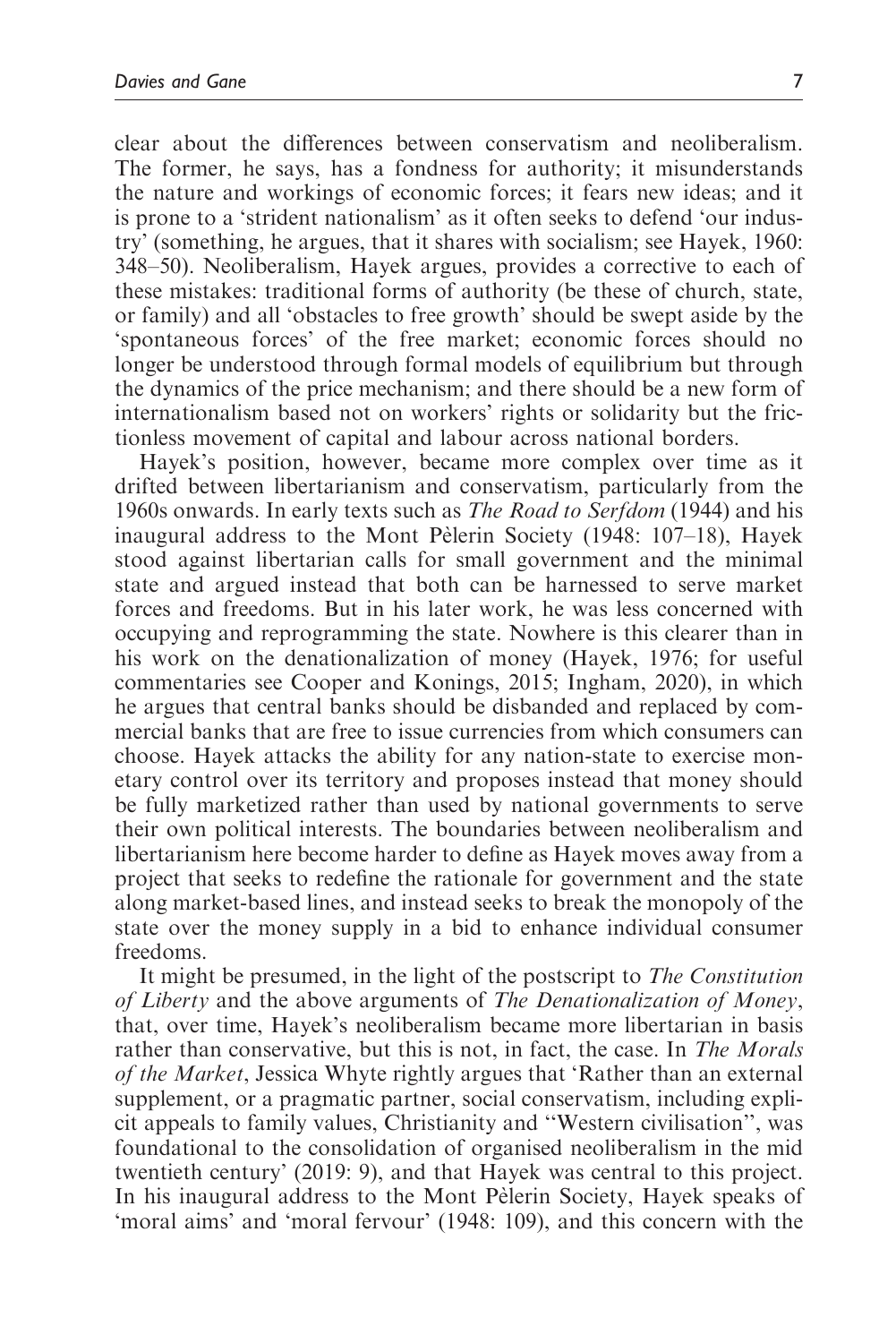question of morality became a theme of his later work, from his 1961 lecture on 'The Moral Element in Free Enterprise' (see 1967: 229–36) through to Law, Legislation and Liberty (1973). The arguments of this lecture are surprising: that if freedom is to 'work well' it 'requires not only moral standards but moral standards of a particular kind', and, for this reason, 'we should do all in our power to spread the appropriate moral convictions' (1967: 230–1). Whyte explains that the importance of morals, for Hayek, lies in their appeal to individual responsibility rather than to government-led forms of 'coercive enforcement' (Whyte, 2019: 11). While it might seem such a position would be amenable to right-wing libertarians, this is far from the case, as Murray Rothbard, in particular, argued that Hayek was too conservative in his defence of tradition (2009: 67) and in believing that 'reason and rationalism are synonymous with government coercion ...rather than realizing that reason is in fact the very opposite of coercion' (2009: 64). This, along with the continued role Hayek gives to 'noncoercive' activities of the state, leads Rothbard to call The Constitution of Liberty, in which Hayek actively sought to distance himself from conservatism, an 'evil' and 'dangerous' book (2009: 61).

The purpose of this brief excursion into the history of neoliberalism (which, clearly, is far from complete, and could, for example, be extended into the 1980s and '90 s to consider the infusion of neoliberal ideas and principles into leftist thought, most notably in the form of Third Way politics) is not to ascertain whether Hayek's political commitments were more libertarian or neoliberal in basis, but to show that neoliberalism has never existed in a fixed relation to its political others but emerged in tension to conservatism and libertarianism while, at times, sharing the ground of both. This is important as it suggests that current conservative and libertarian reactions against neoliberalism do not simply signal the death of the latter, far from it, but rather the emergence of new, shifting and hybrid political positions and interests on the political right. For this reason, through the course of the current special issue, post-neoliberalism is not used as a descriptor of a world beyond neoliberalism but rather as a device for questioning the mutation of previous forms of liberalism and neoliberalism and the challenges they pose in the present.

While the history of neoliberalism is not simply about Hayek, as Foucault's lectures have clearly shown, his triangulation of socialism, conservatism and (neo-)liberalism continues to be useful as it can be reconfigured to construct a different continuum of thought on the political right: from libertarianism at one end to conservatism at the other, with neoliberalism oscillating between the two. This understanding of neoliberalism can be used to analyse different trajectories of neoliberal reason, including those associated with the Chicago School. As Gane shows in this special issue, Milton Friedman, for example, bridges both conservatism and libertarianism in a different way as not only does he prescribe a limited role for government but allocates a privileged position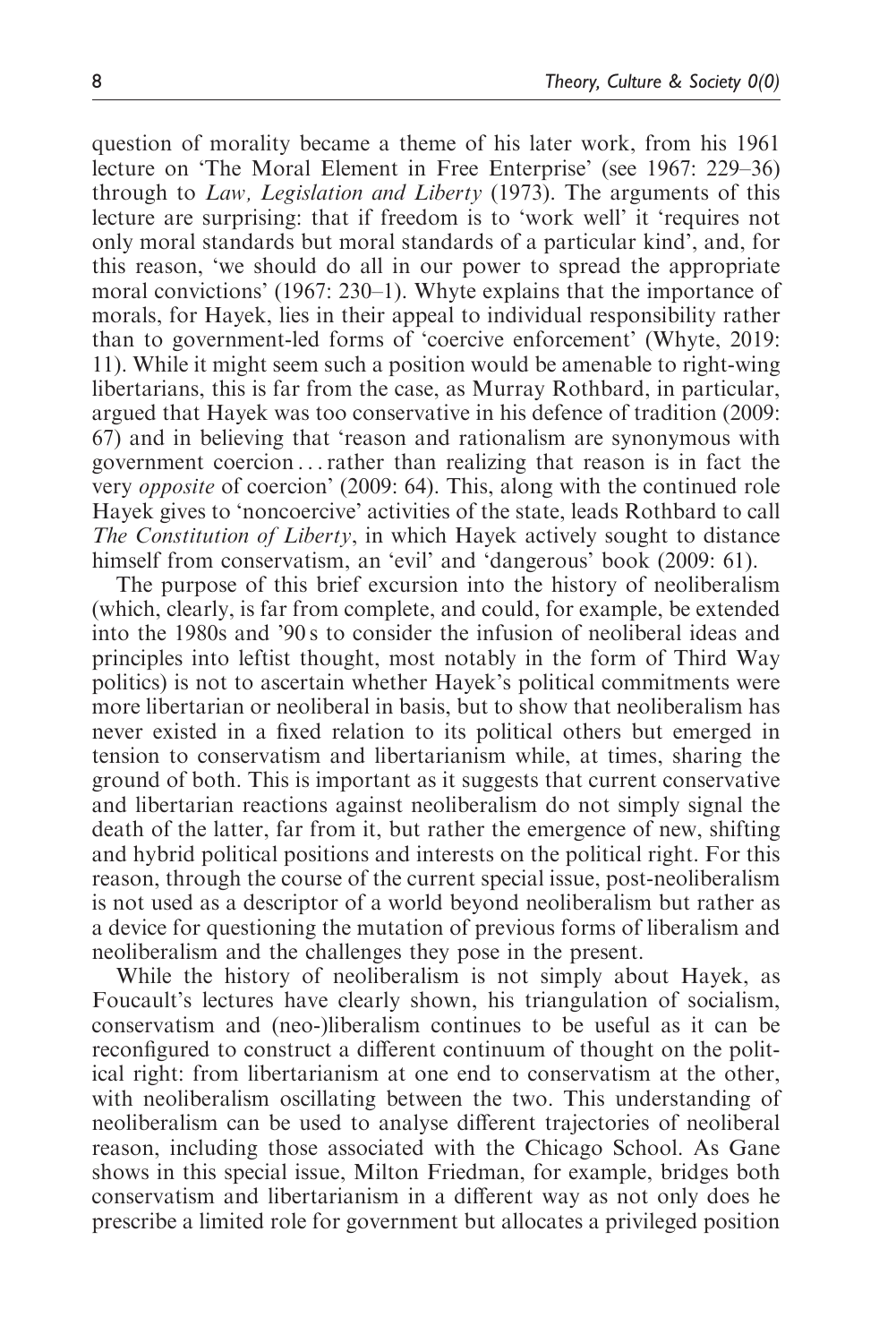to the family, not the market, as the core institution of modern capitalist society. As Melinda Cooper argues in *Family Values* (2017), Friedman was strategic in taking such positions, for his defence of the family was tied to an attack on state paternalism and a call instead for privatized forms of welfare. This led to a coalition of interests between Friedman, who spoke in favour of the family as an institution that could take on many of the responsibilities of the welfare state, and more conservative figures who believed in family values on more traditional grounds.

The ability of neoliberal thinkers to work with or at least alongside their conservative and libertarian colleagues, often for particular political purposes, explains, at least in part, both the continued success of the neoliberal project and why neoliberalism has proved so difficult to define. This is not to say, however, that there are no tensions between these camps; quite the opposite, as the above example of Rothbard's hostility to Hayek's work clearly shows. This special issue asks, then, how the neoliberal project has continued to operate and even grow in strength in spite of such tensions, and whether the uneasy alliances on the political right between neoliberalism, conservatism and libertarianism potentially provide as much of a threat to the stability of the neoliberal project as any form of opposition from a leftist alternative. With these questions in mind, a key concern of this issue is to consider the continued operation and stability of neoliberalism in relation to a range of positions and movements on the political right, including: paleoconservatism (Cooper), neoreactionary politics (Smith and Burrows), ordonationalism (Geva), libertarian paternalism (Gane), and new constitutionalism (Slobodian).

In the opening paper of this issue, Melinda Cooper provides a genealogy of the Alt-right that traces its origins back to von Mises and then forward through the work of his acolyte, Rothbard. Rothbard's position is more extreme than that of von Mises as it advocates what Cooper calls the 'total insurrection of the state' and is based upon a 'dichotomous theory of power that saw the state as the instigator of all violence and the market as a space of perfectly consensual exchange relations, where force was only ever deployed legitimately, in defence of person and property'. Rothbard's economic method is nothing particularly new as it largely followed von Mises in advancing a subjective theory of value based on praxeology (for an overview see Rothbard, 1995), but his political position is noteworthy as it sought to synthesize a libertarian and paleoconservative position. Cooper explains that paleoconservatism is important because it is quite different to neoconservatism: it is not pro-New Deal or born out of urban America. Instead, it stands for small government and against internationalism, and is rooted in the history and politics of the southern states of the US. Cooper argues that while this blend of libertarianism and conservatism sat on the side-lines for many years, including through the era of Reaganite conservatism, it can no longer be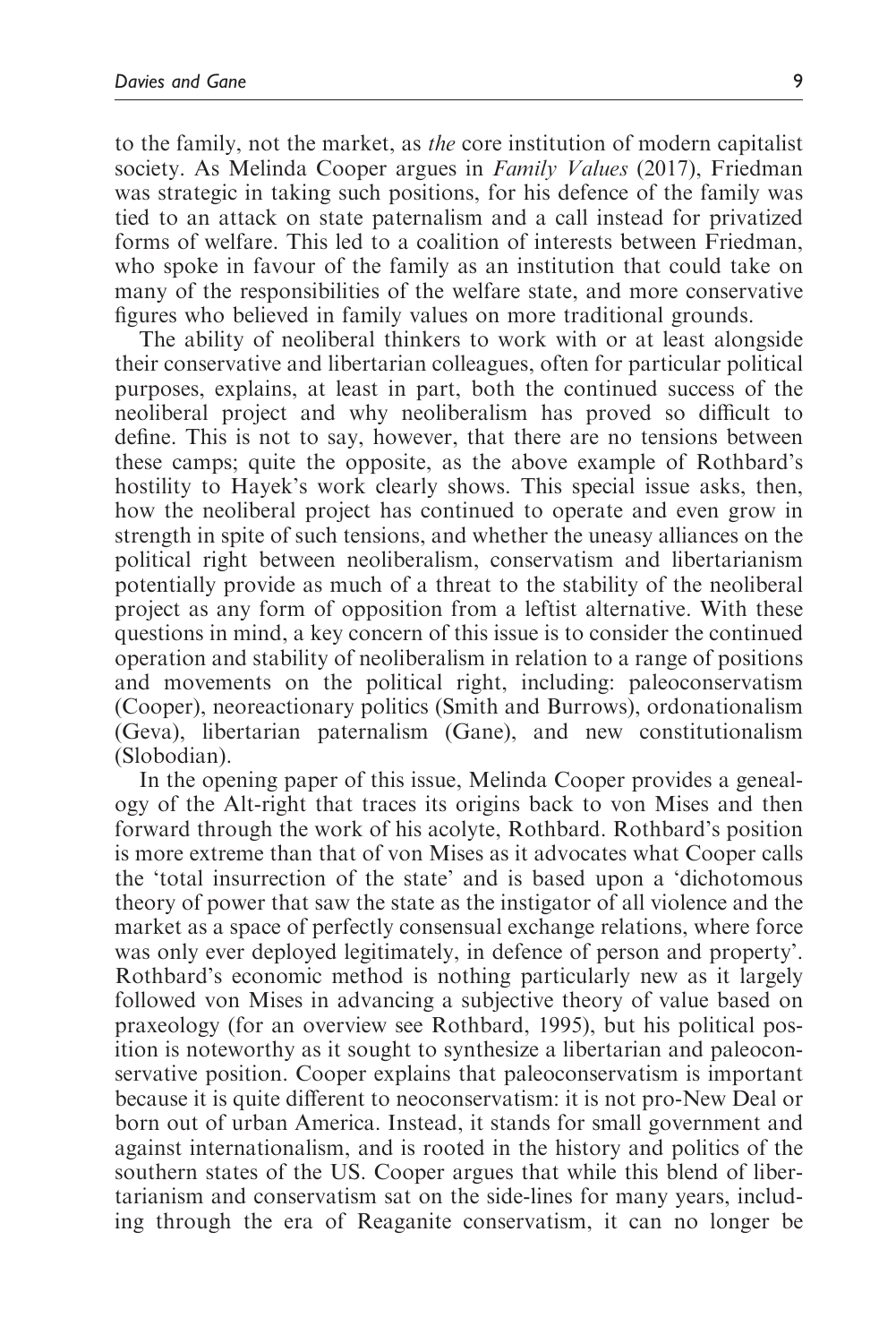ignored, not least because of its influence on the Alt-right, which became increasingly prominent through the Trump presidency.

Quinn Slobodian advances a comparable position to that of Cooper as he argues that many of the fiercest criticisms of neoliberalism have come not from the 'grassroots social movements of the left' but rather from 'other movements on the political right'. Slodobian questions the common assumption that there exists a 'coherence of interests' between elites in the projects of free trade and globalization, and argues, instead, that the New Constitutionalism of the 1990s onwards, which sought to lock-in 'private capital rights through multilateral legal entities insulated from democracy', did not benefit all elites in a similar way. Rather, there were elites who lost through this process, most notably those involved in heavy industries such as steel, which, while only a minor force in the US economy, is 'symbolically important to issues of deindustrialization, unemployment, and masculinity', especially in the Midwestern states that were key to Trump's election victory in 2016. Slobodian's focus, then, is on the disgruntled elites who sought a backlash to New Constitutionalism not from below but from above, and whose interests 'helped frame a critique of actually existing neoliberal globalism, which Trump both adopted and acted on as part of his trade war'. In order to understand this development, Slobodian argues, it is important that critiques of neoliberalism treat it not as 'an overly coherent package' but pay close attention instead to the 'power of particular sectors of capital in bending legal structures to their benefit'. To do this, it is necessary for analyses of neoliberalism to move beyond study of the financial sector to look also at trade and manufacturing, which operate on different grounds, not least because they require 'more regularity and longer time horizons'.

Dorit Geva addresses the refashioning of neoliberalism from the political right in a different national context: Viktor Orbán's reconfiguration of state and government in Hungary. Geva argues that Orbán has established a regime that moves beyond existing forms of neoliberalism as it merges 'authoritarianism, racist and patriarchal nationalism, clientelism, and partial neoliberalization'. She argues that, in so doing, Orbán has taken neoliberalism to its extreme as he has produced a new form of Bonapartism for the neoliberal age, one 'whose strategy for accumulation of power is to take control of the state as primary arbiter over accumulation of capital'. Geva calls this new type of political regime, which operates through 'brute racism, misogyny, and homophobia, along with a take-over of universities, culture sectors, and the media', a form of 'ordonationalism'. She argues that there are three main elements to this new form of nationalism in Hungary: first, the re-composition of the neoliberal state as 'a selectively powerful and authoritarian' institution; second, the emptying of parliamentary democracy of any genuine content; and third, the dedication of state resources to enable 'consumption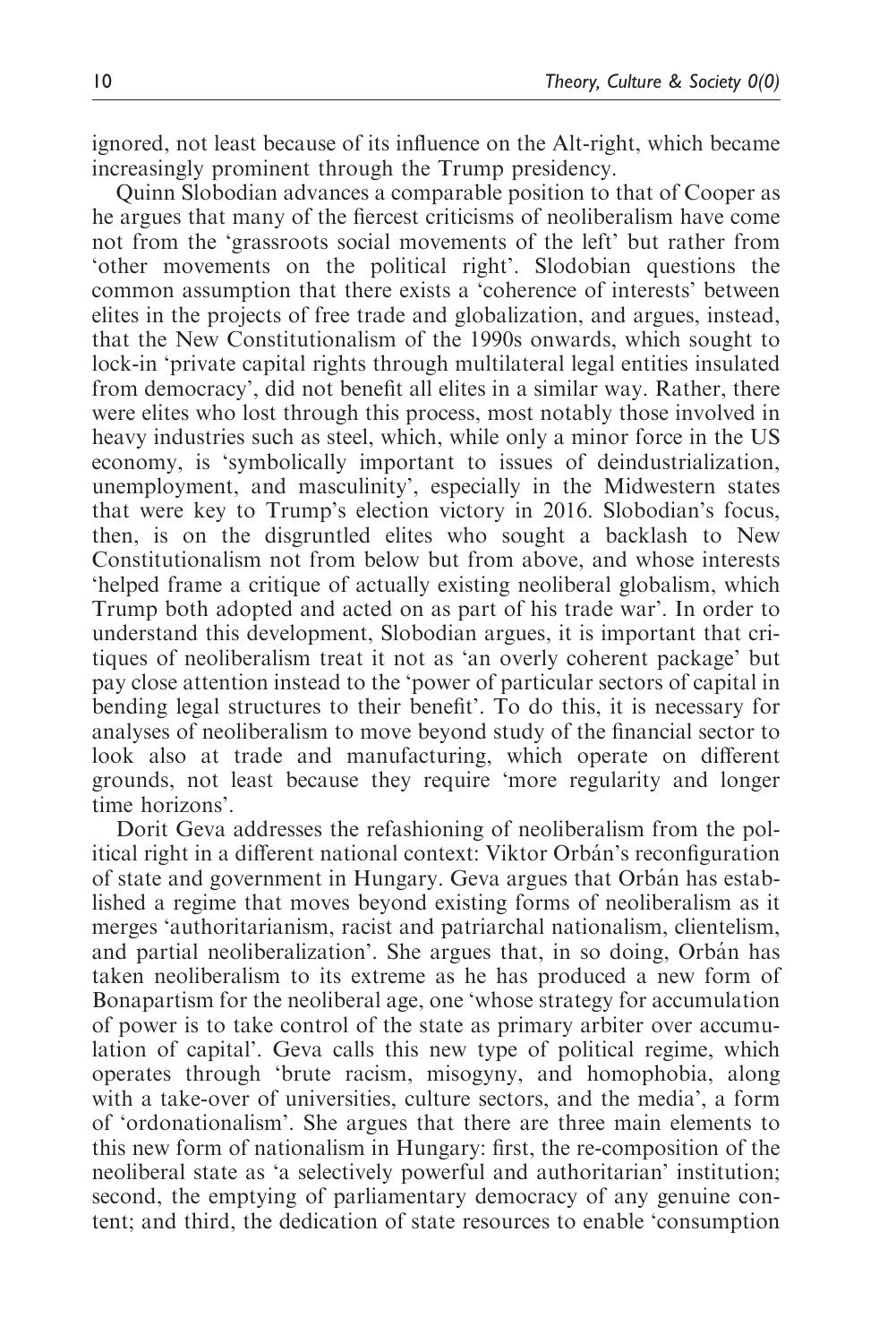as a source of social reproduction'. Geva argues, however, that the irony of this new form of hyper-nationalist neoliberalism is that it has only been possible because Orbán has made Hungary 'the subservient partner to several global powers', in particular the EU, Russia, and China.

The above three papers, albeit implicitly, question the relation between economic and political forms of sovereignty within different historical and national configurations of neoliberalism. This question of sovereignty is the focus of William Davies' article in this special issue, in which he argues that since the global financial crisis of 2008 neoliberalism can no longer be understood in terms of the economization or marketization of everything but, following key developments such as Brexit, by the ejection of 'economy' from 'political practice'. This 'release' of politics from economics in the post-crisis period, Davies argues, is defined by resurgent forms of nationalism and protectionism that refocus attention on territory and borders as the objects and limits of sovereign power. Rather than seeing this as a break from neoliberalism, however, Davies argues that this transition is 'one that has occurred within the logic and historical practices of neoliberalism' and has therefore produced 'populist mutations of neoliberalism' rather than a challenge to it. Davies understands this development in terms of the 'revenge of sovereignty' upon forms of liberal governmentality – something that has worked by rendering 'the border (and threats to migrants) a crucial part of the physics and metaphysics of the state', and by striking 'alliances and combinations with non-state centres of sovereign power', in particular those in the financial sector and platform capitalism.

Nicholas Gane addresses a different but related development in the post-crisis period: the rise of behavioural or 'nudge' economics. Gane argues that this type of economics flourished through this period because at a time when financial markets entered a state of panic, figures such as Cass Sunstein and Richard Thaler proposed that markets are populated not by fully rational actors in the form of homo economicus but by human beings prone to making mistakes. Because of this, they argue, raw libertarianism is not the answer because individuals cannot be left to their own devices as they cannot be relied upon to make life-choices from which they will benefit. Instead, what is needed is a new form of soft governance in the form of libertarian paternalism. Gane's article questions the political values that underpin this form of governance and pays particular attention to the gendered basis of this new type of authority, the market-based norms that underpin libertarian paternalism, and its empowerment of 'experts' and advisory teams to influence decisionmaking both within and beyond the formal arena of party politics. Gane's view is that libertarian paternalism is not a post-neoliberal development but rather a hybrid form of neoliberalism that departs, in important respects, from Austrian, German and North American trajectories of neoliberal reason while, at the same time, developing and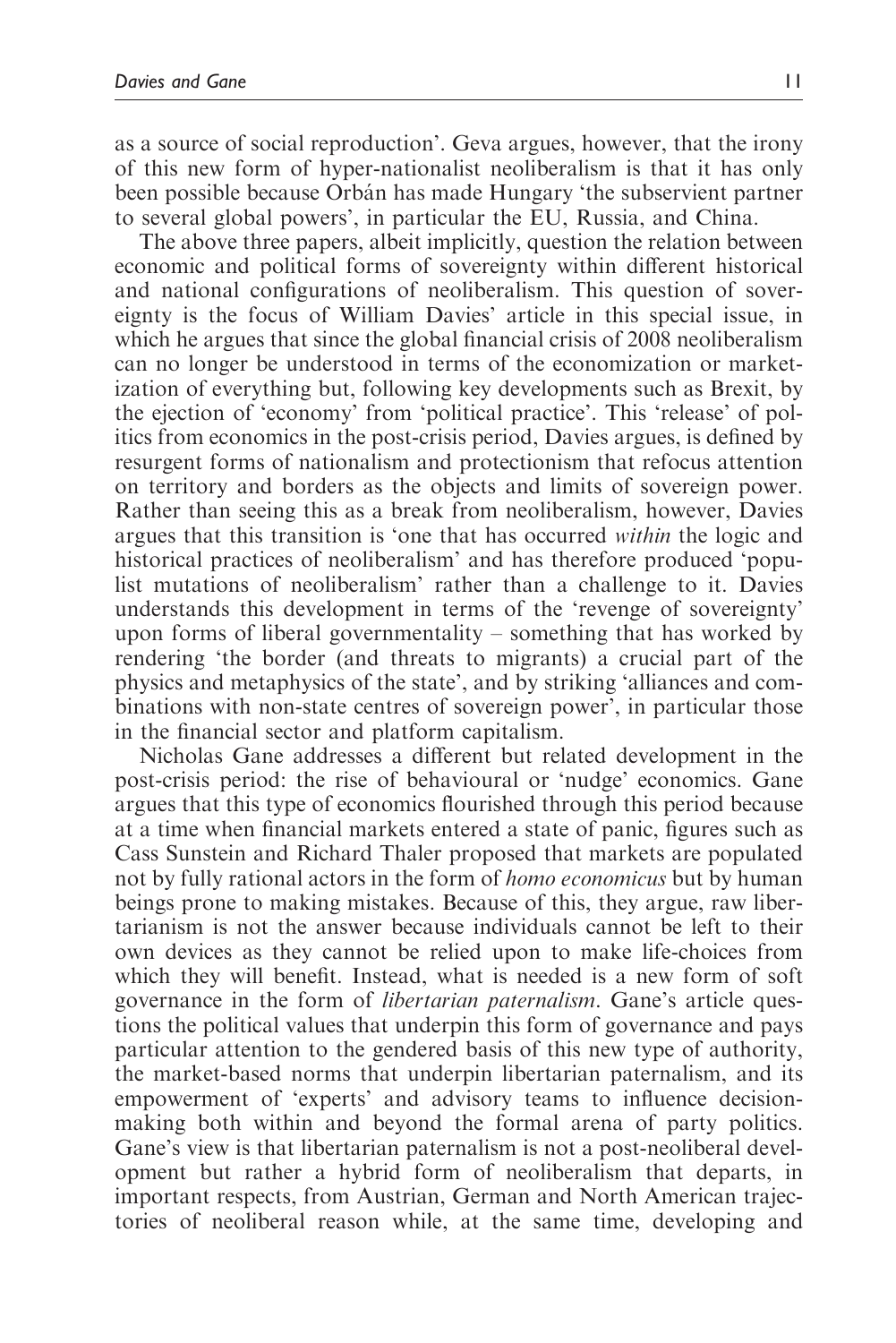extending these in new ways by addressing 'internalities' of consumer behaviour that cannot be disciplined and corrected by raw market forces.

Smith and Burrows consider a more radical trajectory of right-wing libertarianism through the post-crisis period in the USA: the Alt-right. They do so by focusing on the influence of four key figures – Nick Land, Curtis Yarvin, Peter Thiel, and Patri Friedman – who are united not by a neoliberal imperative to marketize the state but rather by a drive to exit from all forms of state intervention and control. Smith and Burrows pay close attention to the right accelerationism of neoreactionary thought (NRx) which, inspired by Nick Land's vision of Dark Enlightenment, advances a stark alternative to state-centred forms of neoliberalism: to retire all government employees and run society as a business. This proposal, which calls for democratic institutions to be replaced by rule by a CEO or monarch, is articulated most forcefully by Curtis Yarvin, who views Prussian cameralism, in which a state is a business that owns a country, as the most viable model for a future politics. Yarvin's contribution to this project is Urbit: a digital platform based on a centreless network of networks that seeks to '''redecentralize'' the web for the 21st century'. Technologies such as Urbit, Smith and Burrows argue, lead us towards a post-neoliberal world, one based on decentralized platforms and 'patchwork' forms of sovereignty and governance rather than any commitment to democracy, which is described by Land not just as 'doomed' but 'doom itself'.

Alan Finlayson addresses a different aspect of what might be called the Dark Enlightenment: the rise of 'ideological entrepreneurs' opposed to progressivism and social reform. Finlayson argues that these entrepreneurs have been empowered by new forms of digital communication, and that while contradictory and conflicting positions have emerged across the Alt-right (from conservatism through to ethnonationalism and libertarianism), these are united in opposition to liberal ideas of the state. In particular, what unifies the Alt-right is a belief in the value of inequality. Finlayson explains: 'inequality is a core concept, understood as a natural phenomenon, scientifically verified and the necessary basis of civil order, essential to the maintenance of individual freedom, economic stability and cultural coherence'. Such views are consistent with those of Hayek, who was openly critical of the attempts by welfarist states to equalize natural differences between individuals, but Finalyson observes that contemporary forms of right-wing populism go further than this as they advance 'a broad-based challenge to the technocratic politics of thirdway neoliberalism and globalization' and share a common enemy: 'the establishment', 'the swamp', 'the blob', 'the cathedral'. Finlayson argues, however, that while such reactionary politics might be seen as opposing neoliberalism, they cannot simply be termed 'post-neoliberal' as, among other things, they demand 'yet greater marketization of ideas and ideologies, culture and consciousness'.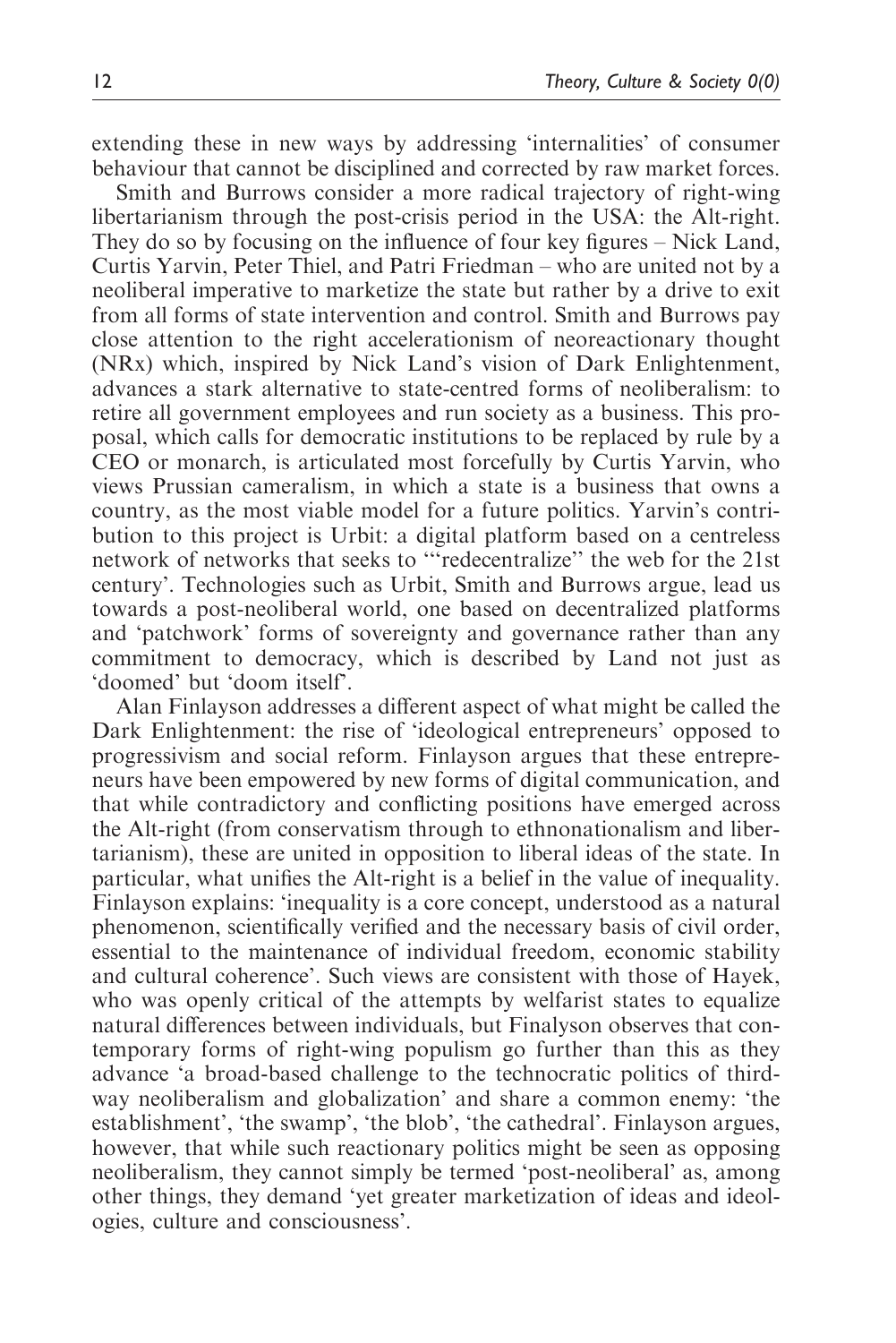# The Crisis of 2020

The right-wing intellectual and political forces, which several of the collected papers explore, attained public visibility over the years of the Trump presidency, culminating in the astonishing storming of the Capitol Building on 6 January 2021. Trump's core support had been dressed up in various ways over the previous five years – as 'populist', 'nativist', 'left behind'. But we should not duck the fact that it was also driven by white nationalist and neo-fascist impulses and ideas. A post-neoliberalism driven by appeals to 'nation', and attacks on the governmental liberal state, may derive from a range of libertarian and conservative traditions, but it also offers dangerous space for the Far Right. That these forces suffered electoral defeat in the United States, at least, was heavily thanks to another challenge to neoliberalism altogether, emanating from the non-human world.

Neoliberalism's 'death' has been prematurely announced on multiple occasions, most widely in response to the global financial crisis of 2008 and then in response to the electoral upheavals that shook Britain and the United States in 2016. The appearance of COVID-19 at the end of 2019, which had been declared a pandemic by the following spring, provoked a fresh round of arguments regarding its implications for neoliberalism (e.g. Saad-Filho, 2020). Many analyses focused on how the virus had exposed the limits of the neoliberal state (e.g. Jones and Hameiri, 2021). And yet, perhaps mindful of how previous obituaries have been overturned by events, few have been willing to declare the end of neoliberalism on this occasion. Long-standing authorities on the topic predicted that neoliberal forces would exploit the chaos of the pandemic as they had done in previous emergencies, and emerge even stronger as a result (Mirowski, 2020; Klein, 2020). The renewed reliance of many governments on exceptional monetary policies, of the sort deployed in the aftermath of 2008, indicated that policy-makers (especially those in central banks) were drawing on their experiences over the global financial crisis (Tooze, 2020), potentially translating into a further bail-out for asset-holders and corporations (Brenner, 2020). In any case, the events of 2020 were not triggered directly by failures of the price system, in the way that those of 2008 had been.

To take the UK, for example, its experience of the pandemic exhibited many of the hallmarks of neoliberal government of recent decades, together with the dire social consequences of neoliberal reforms to the welfare state and health service. As the British government entered emergency response mode, the public was shocked to discover how profitable the provision of public goods and services had become for wellpositioned firms and consultants, able to hoover up contracts at short notice. The steady 'hollowing out' of the state, and the replacement of public administrators by private contractors, is a central feature of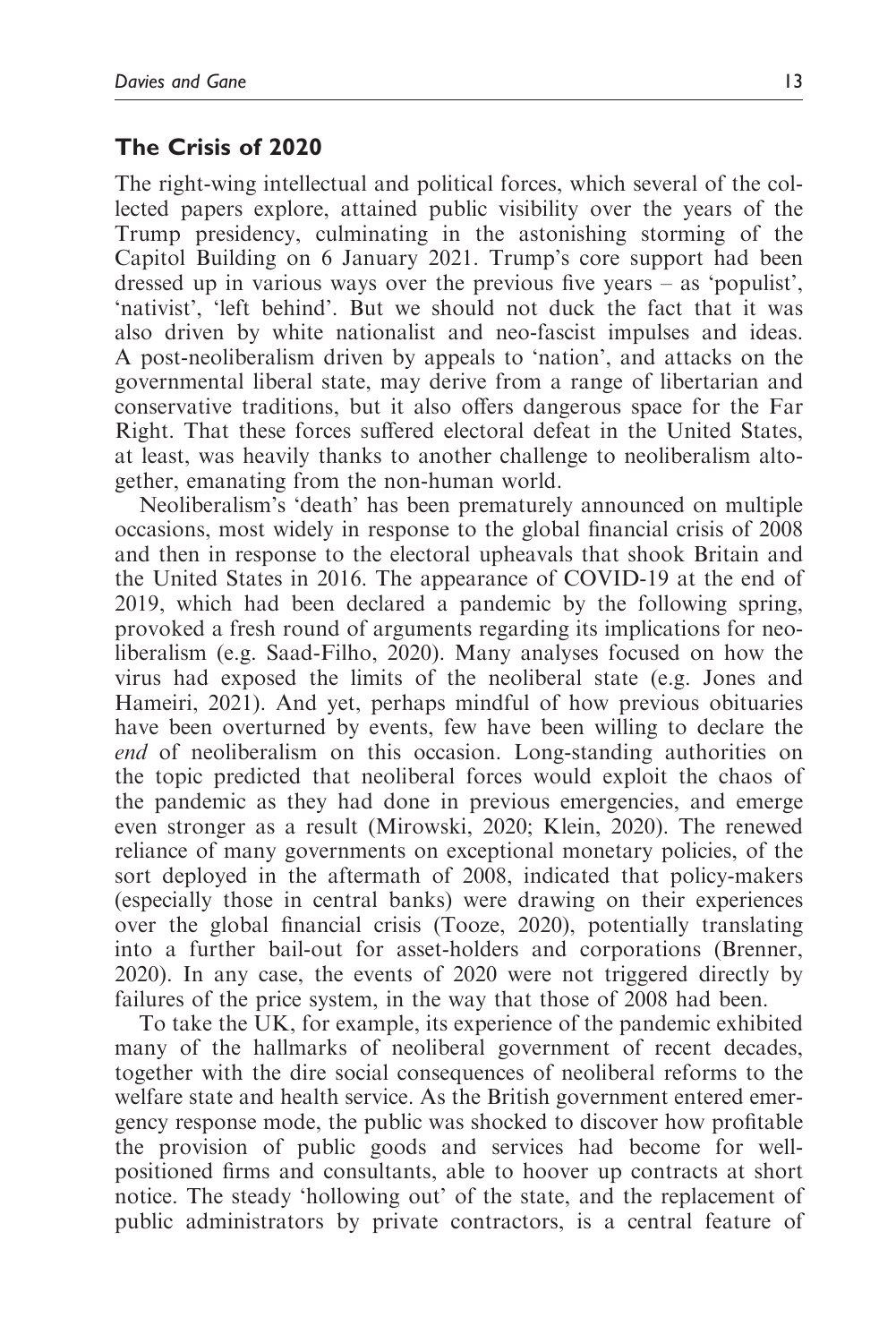British neoliberalism that has been studied extensively since the 1990s but came dramatically to the fore during 2020 (Rhodes, 1996; Bowman et al, 2015; Christophers, 2020). The health crisis was a huge opportunity for firms such as Serco and Palantir, who offered to deliver central state functions of security and surveillance, and who are likely to expand their reach into the public sector (and its data) as a result. Meanwhile, analyses of Britain's high mortality rate emphasized the impact of inequality and cuts to social spending, especially those that began in 2010, which had been influencing mortality rates and life expectancy well before the arrival of COVID-19 (Marmot et al., 2020).

On the other hand, even seasoned watchers of neoliberal crises may have been taken aback by certain macroeconomic aspects of the policy response, which flew in the face of orthodoxies of the previous 40 years. The dramatic rise of government borrowing, which covered the cost of pandemic responses and unprecedented falls in GDP, had no effect on the cost of borrowing (real interest on government debt remained close to zero over 2020–21), overturning the justification for austerity measures in Britain and the Eurozone. Equally extraordinary was the fact that, in the context of the UK, the vast majority of the debt was being bought by the Bank of England, raising suspicions (denied by the Bank) that Britain was now engaged in an experiment in 'monetary financing' of the state.

In the United States, Jerome Powell, Chairman of the Federal Reserve, announced in summer 2020 that the Fed would be prepared to accept higher inflation in the medium-term, in order to get the economy growing again, an explicit contradiction of the monetarist and 'supply-side' orthodoxy at the heart of Reaganism and Thatcherism. The appointment of Lina Khan, a well-known critic of 'Big Tech', as Chair of the Federal Trade Commission in June 2021 represented the most significant departure from the Chicago School paradigm of antitrust since it became embedded in the US in the 1970s. Janet Yellen, the US Treasury Secretary, spoke of the need for a minimum global corporation tax to prevent a competitive 'race for the bottom' on taxation. Meanwhile, the size of the Biden administration's fiscal stimulus – \$1.9 trillion – was sufficiently large to suggest a significant political realignment to the left, and led to warnings of inflation from mainstream neoliberal voices such as Larry Summers and The Economist. At least in the use of macroeconomic policy levers, the pandemic led to a more dramatic overturning of neoliberal orthodoxies than any other financial or political crises of the previous two decades, and which has already left a residue in the rationale of 'Bidenomics', suggesting that this crisis may be understood as '1979 in reverse' (Durand, 2021). These are signs that perhaps there is finally a type of Kuhnian shift in the 'policy paradigm' of neoliberalism. The fiscal opportunities provided by ultra-low borrowing costs, that had been highlighted by many critics of neoliberalism (e.g. Lonergan and Blyth, 2020), have finally been seized by default.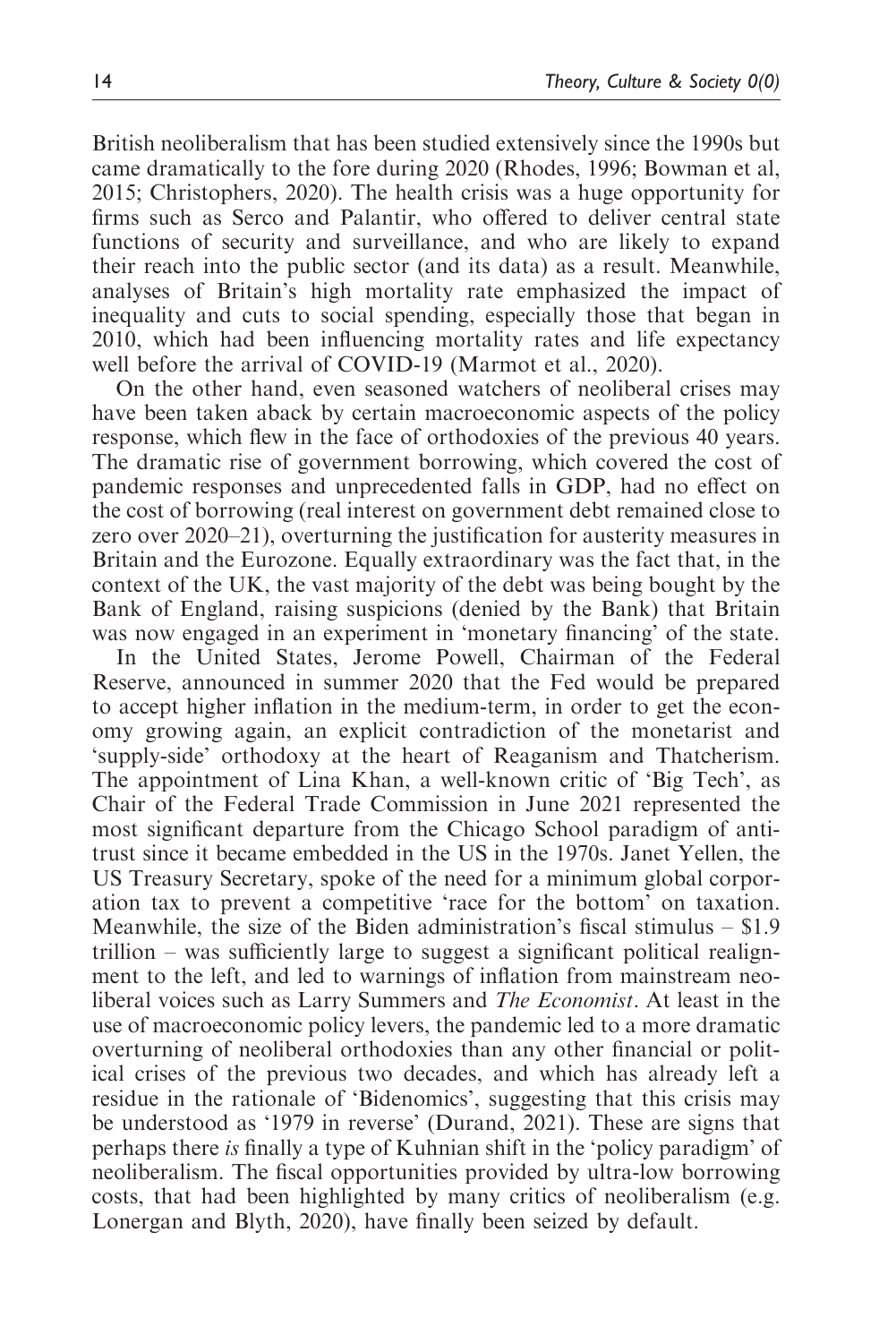The precedent of the global financial crisis would suggest that, once this period of emergency has passed, then a more familiar, routinized form of neoliberal government will be re-established, albeit with even greater public debts than were accrued in 2008–9. There are, however, a number of critical areas where the events of 2020–21 will alter the conditions of political and economic activity, in ways that may well synthesize something entirely new and no longer recognizable as 'neoliberal'. At the same time, this would likely lead to a renewal of liberal and libertarian critiques of the status quo, of a sort that have already gained some momentum in the context of lock-downs and behavioural surveillance. The coming years will cast a fresh light on prospects for 'post-neoliberalism', and potentially heighten the influence of some of the counter-movements and rival political projects explored in this issue.

The first trend that looks likely to endure, as a set of 'problems' if not necessarily as political strategy, is the renewed ascendency of key instruments of statistical governmentality, of the sort explored by Foucault in Security, Territory, Population. The central problem of the pandemic, which will not suddenly disappear (not least due to long-term risk management of possible future pandemics), concerns the object that Foucault views as emerging over the 18th century, thanks to the development of statistics and demographic expertise: population (Foucault, 2007: 71). COVID-19 has thrust new emphasis upon biopolitical techniques for the modelling and influencing of behaviour, with an emphasis on the immanent 'laws' of population, epidemiology especially. Getting individuals to conform to rapidly established norms so as to limit transmission rates, with a view to preventing health systems from being 'overwhelmed', is a consummate example of liberal governmentality.

This has further elevated the status of behavioural psychologists and 'nudge' techniques in larger networks of governmentality, both in and beyond the state. Gane's contribution to this issue details the ambiguous status of such techniques in the longer history of liberalism and neoliberalism, which he sees as geared towards the construction of individuals corrected for rather than by the market. The core idea of the nudge agenda is 'libertarian paternalism', which stands for soft behavioural interventions rather than hard state authority wherever possible. The importance of this new form of libertarianism became clear in the early stages of the COVID crisis as the British government briefly hoped that it could avoid a lock-down in the Spring of 2020, purely by relying on behavioural expertise to govern individual choices (Calvert and Arbuthnott, 2021).

If, as Davies explores in his contribution to this issue, neoliberalism has pursued a slow dismantling of the collectivist edifices of liberal government (most significantly, a welfare state organized around a principle of social insurance), the pandemic has occasioned a renewed requirement for governmental instruments that can act upon 'society' according to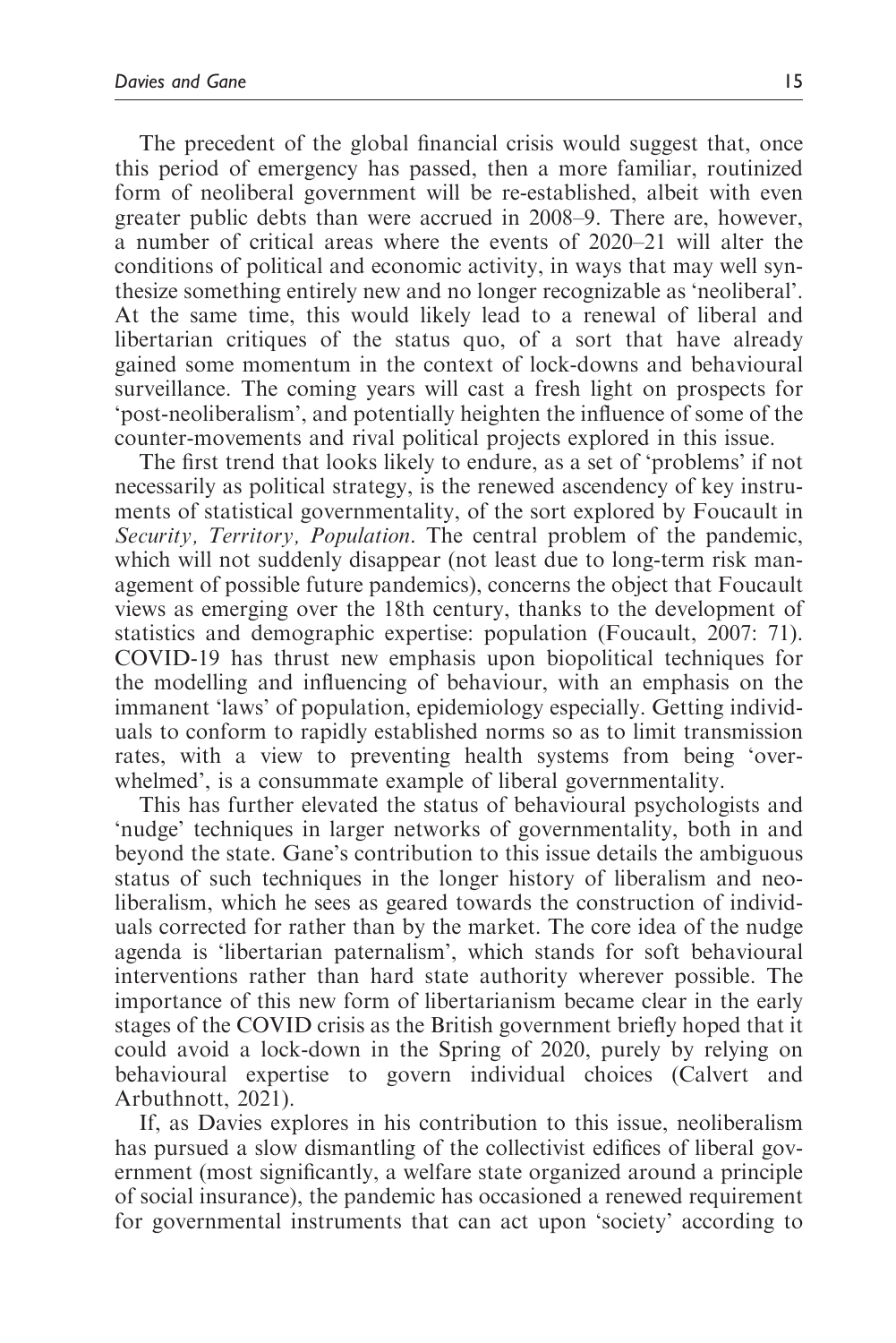statistical logics of risk and normality. The prominence of statistical charts and models in the public life of liberal democracies over 2020– 21 was evidence of a renewed dependence of the state upon forms of centralized quantitative expertise and demographic rationality, of the sort that neoliberal intellectuals had always feared and believed would lead to the destruction of liberty (Slobodian, 2018; Whyte, 2019). Whether COVID-19 leads to a political reappraisal of the 20th-century welfare state (a revival of pre-neoliberalism) remains to be seen, but in a strictly technical sense, the government of sickness, the labour market, housing and the family has become a political objective all over again, in ways that cannot be left to emergent forces of competition and enterprise. Forms of local solidarity, collective responsibility and collective risk reappeared over the course of the pandemic and may not be easily forgotten. Another lesson of the global financial crisis is that, while emergency policy responses do not themselves endure, the shared memory of them does, which can have unpredictable political consequences several years later.

A second consequence of the pandemic, which will shape how and whether neoliberalism endures, is the rapid reassertion of national borders as instruments of national health security and surveillance. Infection rates during the first wave of COVID-19 corresponded closely to the amount of international air travel in and out of a country and a city (Pana et al., 2021). Nations such as New Zealand were widely praised for closing their borders very early in the pandemic. New infrastructures of border security and control have been hastily assembled, such as the use of hotels as quarantining facilities and mobile tracking devices of new arrivals. A crucial condition of globalization, namely international jet travel, has become a new source of risk to be restricted and governed in new ways, generating new inequalities in mobility and exacerbating existing ones. The renewed reliance on national infrastructures of governmentality – health services, vaccination programs, surveillance systems, demographic statistics – has turned the global into a space of incalculable uncertainty and threats.

To be sure, this does not necessarily upset the direction of the neoliberalism of the previous decade. While liberating and 'encasing' the economic space of the 'global' may have been a long-standing ambition of neoliberals (Slobodian, 2018), numerous scholars have pointed to the rising nationalism, ethnocentricity and authoritarianism of neoliberalism in the wake of the global financial crisis (Callison and Manfredi, 2019). The early neoliberals were themselves somewhat divided over whether people should be granted freedoms to move internationally, or whether such liberty should be reserved for goods and capital, and were generally concerned to defend the ethnic and cultural distinction of 'the West' vis-a`-vis trading partners in Asia or the Global South (Slobodian, 2018).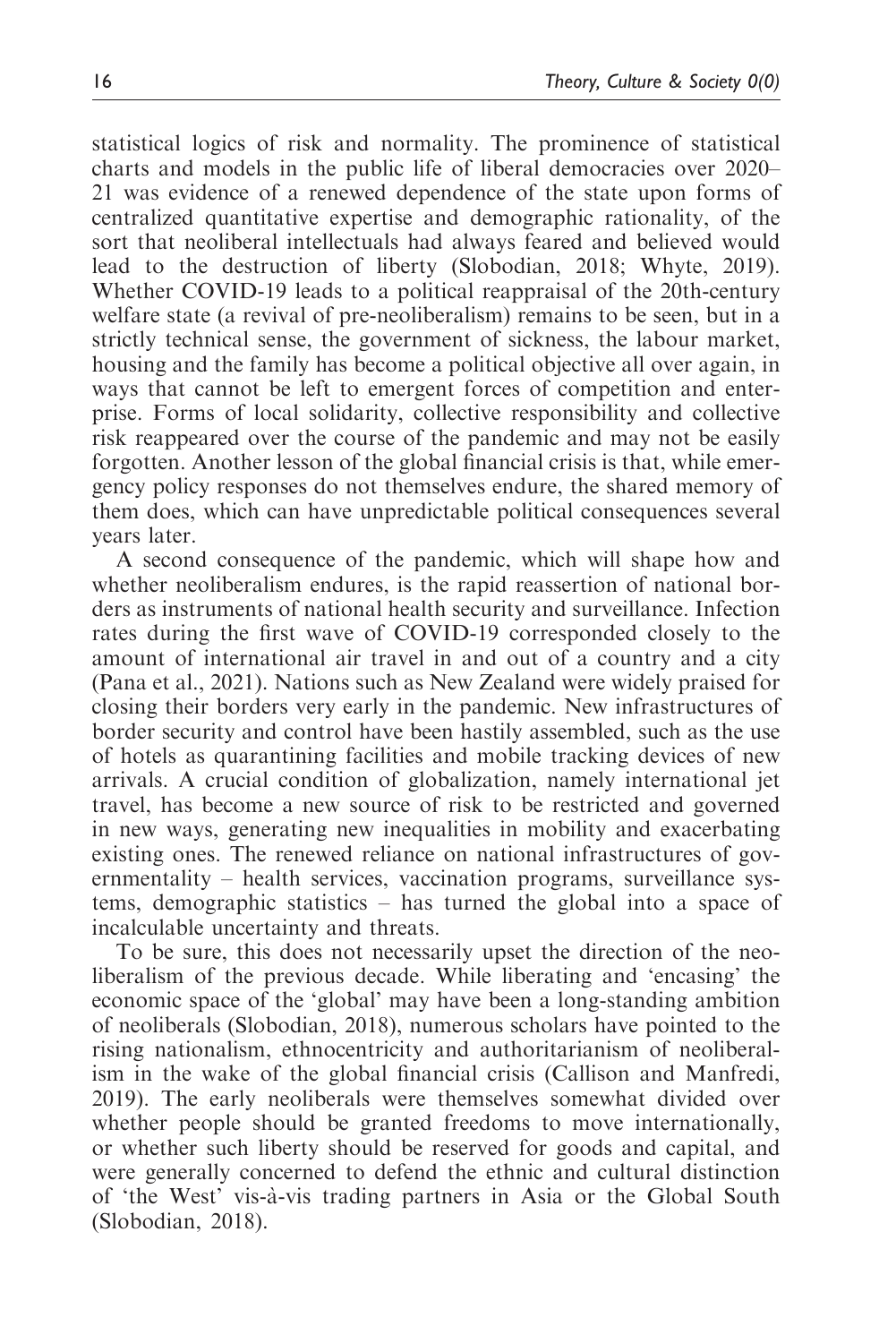The contributions of Cooper, Slobodian and Geva each casts some light on the resurfacing of national and ethnic hierarchy, in response to the perceived cultural relativism, globalism and elitism of existing centres of technocratic power. Whether in the case of Orbán's Hungary (Geva), Trump's America (Slobodian) or the paleo-conservatism of Rothbard (Cooper), we can witness overlapping critiques of cosmopolitanism and international finance. These critiques are made in the name of purportedly more 'natural' or traditional economic units, namely those of family, territory, property and nation. Markets play an important role in this imaginary, but only to the extent that they conserve hierarchies and national identities, and not where they blur the boundaries of family, race and nation. A striking feature of these three papers is that, in each case, there is a rejection of the relativist, Hayekian faith in unplanned, competitive forces, and instead a commitment to protecting and nurturing the 'right' producers, lifestyles and demographics. The state is repurposed from a neoliberal one, which sets the 'rules of the game' but takes no interest in the outcome, to one that acts with explicit cultural, ethnic and economic biases. In that sense, the exit from neoliberalism is authentic.

On some level, the pandemic will serve to advance these agendas, at least by accelerating the tendency towards the repatriation of many supply chains and the much stricter regulation of migration. Yet the rhetoric, justifications and technologies of national bordering are likely to change significantly as a result of the pandemic. Already, the securing of Europe's Mediterranean border has become defended according to a new logic of upholding the 'safety' of both migrants and host populations (Tazzioli and Stierl, 2021). The permeability of borders is becoming increasingly dictated by biopolitical calculations, overseen by a familiar litany of public-private partnerships, which draws consultants, outsourcing contractors and data analysts into the government of human mobility (Amoore, 2013). Warnings against 'vaccine nationalism' have, as yet, not been well-heeded, while emergent varieties of health nationalism, as have already been mobilized by some populist movements (see Fitzgerald et al., 2020), mesh with sovereign programs for the strengthening of borders more generally. As Foucault warned in Society Must Be Defended, a scientific nationalism – which is also a scientific racism – focuses the biopolitical force of the nation-state upon purification, seeking to safeguard health and vitality for some by denying it to others (Foucault, 2004).

Finally, the pandemic has brought the changing nature of public-private services and governance more clearly into view, but now with another corporate entity in play, namely platforms. Many analyses of neoliberal reforms of the late 20th century focused on the blurring of state and business, as manifest in 'new public management', discourses of 'national competitiveness', the rise of outsourcing industries, plus a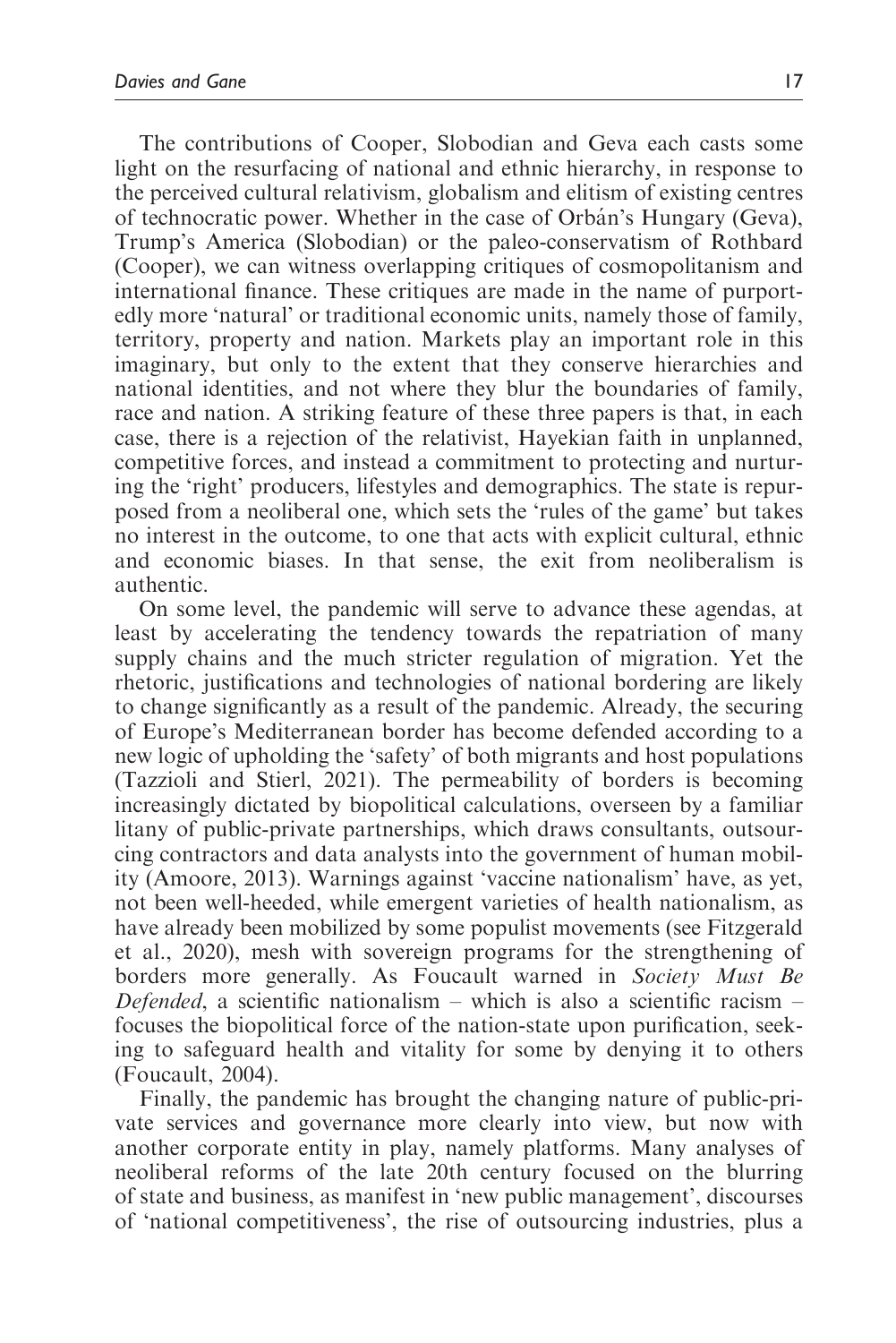generalized ethic of enterprise that was pushed into all corners of social and political life. These are features of the 'roll-out' phase of neoliberal reform, in contrast to the 'roll-back' phase that took aim at organized labour and the welfare state (Peck and Tickell, 2002). The pandemic has undoubtedly clarified the sustained dominance and consequences of this longstanding reliance on market mechanisms for the provision of public goods. But even more so, it has demonstrated the infrastructural and unavoidable power of privately-owned digital platforms as conditions of social and economic life.

Critical scholarly analysis of platforms has grown rapidly, since the consolidation of the 'big five' (Amazon, Facebook, Alphabet, Apple, Microsoft) around the time of the financial crisis (Gillespie, 2010; Srnicek, 2016; Dijck et al., 2018). The exceptional dominance of platforms is itself partly a side-effect of neoliberal reforms, in particular the success of the Chicago School critique of anti-trust that took hold in the courts and regulatory agencies in the US from the 1970s onwards, which made them more sympathetic to monopoly (Davies, 2010; Rahman and Thelen, 2019; Christophers, 2020). As 'multi-sided markets', and as purveyors of social connectivity, platforms have innate tendencies towards monopoly, which is tolerated to the extent that they exploit legal and normative grey areas, while allowing consumers to act as their public advocates (Langley and Leyshon, 2016; Culpepper and Thelen, 2020). Platforms are both ubiquitous and impossible to pin down in legal and regulatory terms, extracting data and rents from their pivotal position in social life, which they were never formally granted. These businesses have arguably exploited the emergency of the pandemic more than any other type of business, whether in relation to home-working, home-schooling, the gig economy, or retail.

No account of the pandemic can possibly exclude the role performed by platforms in sustaining (while also reconfiguring) social and economic life over the course of lockdowns and home confinements. The 'big tech' platforms are owned and governed as corporations, and yet they have achieved a status as social infrastructure that goes well beyond the typical providers of a commercial service (Plantin et al., 2018). Conceived as a vast in vivo experiment, the pandemic has shown the extent to which work, retail, education and sociality can now survive the demise of highstreets, workplaces, schools, campuses and hospitality spaces, all thanks to platforms. This 'discovery' will not be forgotten easily, and – should it be seized as the basis for radical reforms over the coming years – it will cast fresh emphasis on the politics of the family, home and household, as the holding environment which shapes careers, learning, health and security.

According to Mirowski, it is a tenet of neoliberalism that 'corporations can do no wrong, or at least they are not to be blamed if they do' (Mirowski, 2009: 438). American neoliberals abandoned their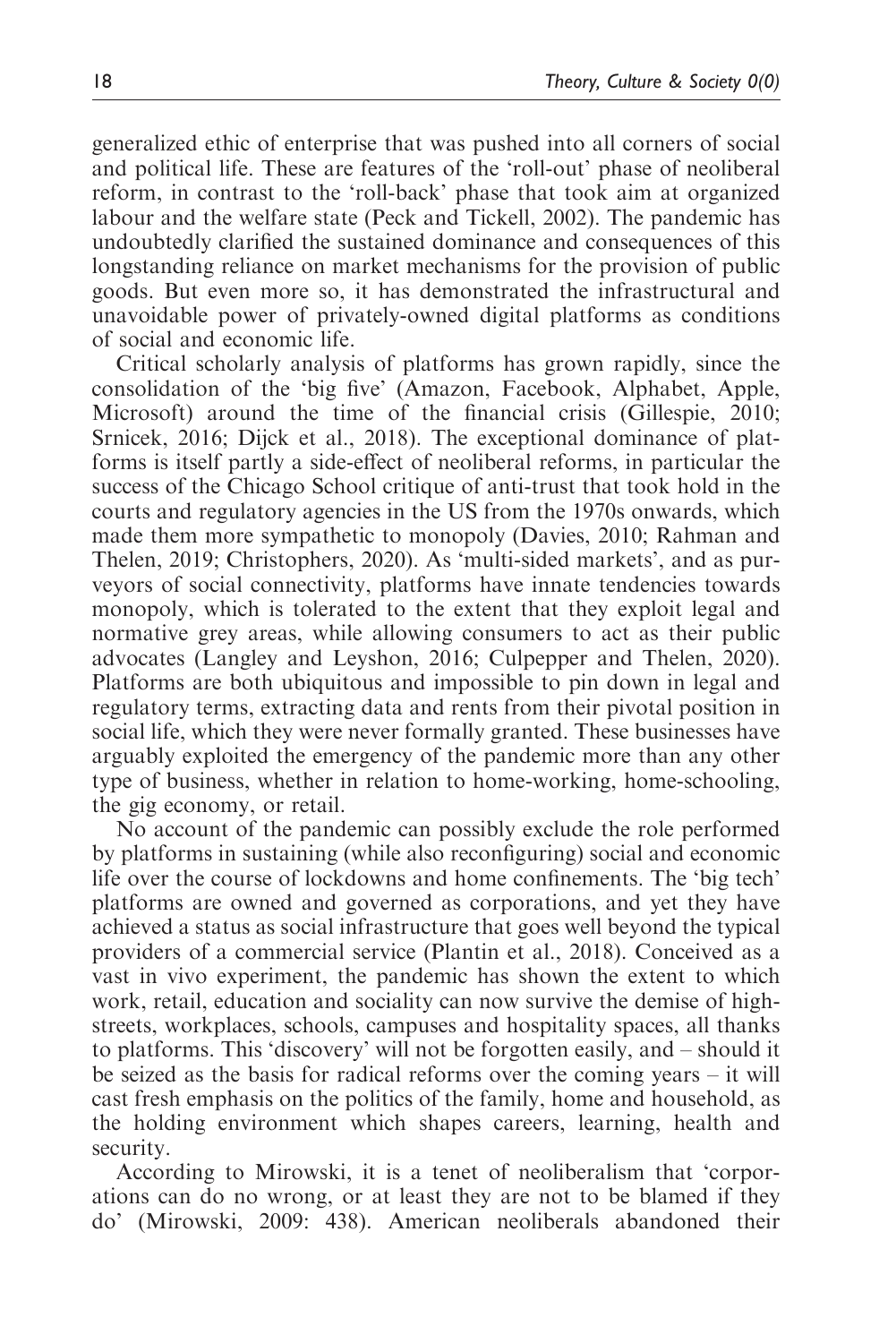normative critique of monopoly from the 1950s onwards, and the US pressured European regulators to follow suit from the 1990s onwards. And yet, if a new form of capitalism is emerging, built around monopolistic surveillance infrastructures, and with that business model coinciding with (and in many instances partnering with) renewed state ambitions for the surveillance, tracking, influencing and statistical modelling of populations, this raises questions as to the fates of liberal and libertarian wings of neoliberalism. What becomes of the heroic vision of the entrepreneurial, self-authored individual under these conditions? One answer may lurk in the contribution of Smith and Burrows, whose paper uses the example of Urbit, a libertarian computing project that seeks to 'redecentralize' control over data. The ideology fuelling such innovations is one that seeks to reclaim individual sovereignty from both nation-states and corporations, in favour of a radical autonomy, beyond the reaches of any centralized governance.

The paranoid perception that a single 'progressive' class of elites and technocrats now runs the world, whether via states, corporations, media conglomerates or multilateral regulators, is common to many strands of libertarian critiques of contemporary neoliberalism. This is a major strand of Finlayson's contribution to this issue, which examines how various online reactionary communities have organized and self-identified against the so-called 'new class' of liberal elites. This class is perceived to have attained a kind of political monopoly over political and cultural institutions, which it exploits to impose its unnatural, culturally relativist and 'Marxist' ideology upon people, removing their freedom of speech and disrupting 'natural' gender identities. The goal of the online groups that mobilize against this class is to disrupt that monopoly, in a heroic moment of Schumpeterian creative destruction, of the sort that Trump represented to many of his fans.

The more outlandish, sovereigntist movements (as explored by Smith and Burrows) dream of founding whole new societies beyond the reaches of states and corporations, and not just of disrupting the current ones. No doubt the pandemic, and the escalation of rules and surveillance that it has occasioned, will generate a host of new utopian visions of autonomous individuality, beyond the reaches of the corporate platform or biosecurity state. But more visibly, and in the near term, the movements that react against the governmentality of COVID-19 are closer to those explored by Finlayson, characterized by a generalized suspicion towards politicians, experts, the media, 'big pharma' and 'big tech'. In an intriguing study of organized COVID scepticism in Germany, Callison and Slobodian (2021) pick out some of its salient features. Many activists are self-employed, politically unaligned and fearful of the perceived alliances between states, big business and the media, who they believe are lying to them. In that particular German context, many of the emerging ideologues of such movements hark back to Kant and the Enlightenment,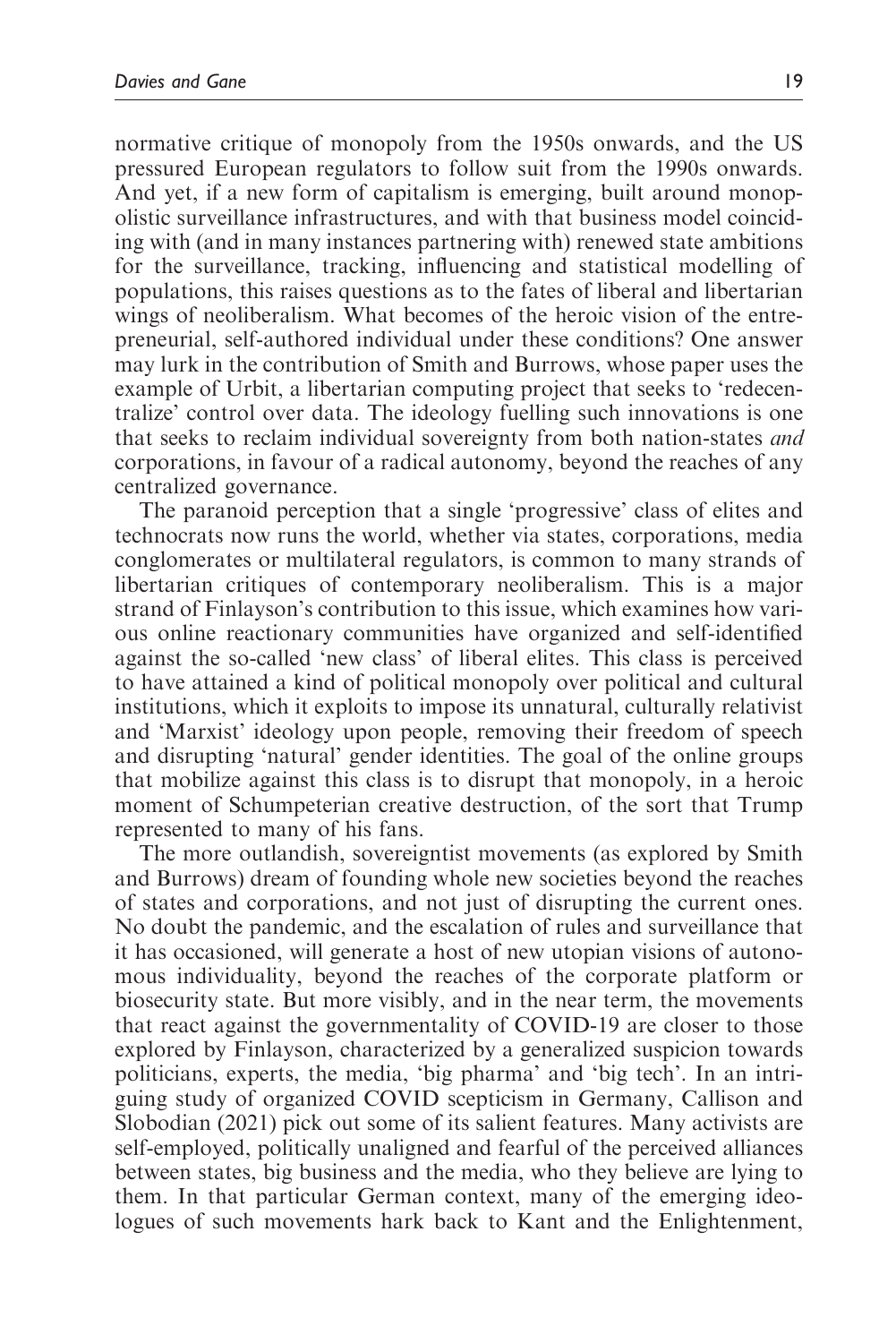believing that COVID has unleashed an assault on individual freedom of speech, thought and behaviour. There is, as Callison and Slobodian point out, a certain discomfort in the positioning of such movements, given that they depend heavily on internet platforms for their coordination and very existence. This is, ironically, a revolt of the petite bourgeoisie, whose conditions of possibility lie in Silicon Valley's vast capitalization of data.

COVID has undoubtedly unleashed some of the 'same old' neoliberal responses, including the kinds of 'shock doctrine' responses foreseen by Klein. Many recognized the pandemic as an opportunity or an 'opening' through which commercial services could be pushed further into the delivery of public services and other basic social requirements. Ideologically, however, in an era of tightening national borders, escalating surveillance of biosecurity threats, and massive fiscal expansion, it is hard to classify the present political conjuncture as 'neoliberal'. The question, then, is where liberal, conservative or libertarian resistance to such political regimes will take root most strongly. Appeals to nation, to individual sovereignty, to democratic sovereignty, to racial and cultural hierarchy are all being made, as the papers in this issue explore in different ways.

## **Conclusion**

By most definitions, 'neoliberalism' implies the use of state powers to expand and enforce market mechanisms and competition in society. In this introduction, and in the articles that follow, we can witness some manifest departures from and mutations (Callison and Manfredi, 2019) of this project. The victory of neoliberal ideas and reforms from the 1970s onwards has led to scenarios in which the defence of the market is in the hands of large technocratic agencies and multilateral institutions, including central banks (Gane, 2015) and trade organizations (Slobodian, 2018) that, while positioning themselves as outside the formal arena of party politics, in fact continue politics by other means. Many of the rightwing critiques explored in this special issue target such institutions, on the basis that they are elitist, 'progressive', 'globalist' and implicitly disloyal to the more primary units of nation and family. Alongside such conservative positions, libertarian critics (writing on websites such as Zerohedge), particularly in the US, have argued that government interventions to stabilize and boost financial markets have distorted natural mechanisms of competition, and with this the workings of the price system.

This said, however, it is not clear whether neoliberal states or their libertarian critics remain committed to the defence of competitive, unplanned forces at all costs. Post-2008, libertarian critiques of (actually existing) neoliberalism have come to focus more on the sovereignty of property rights and the property-holder than on seeking to defend spaces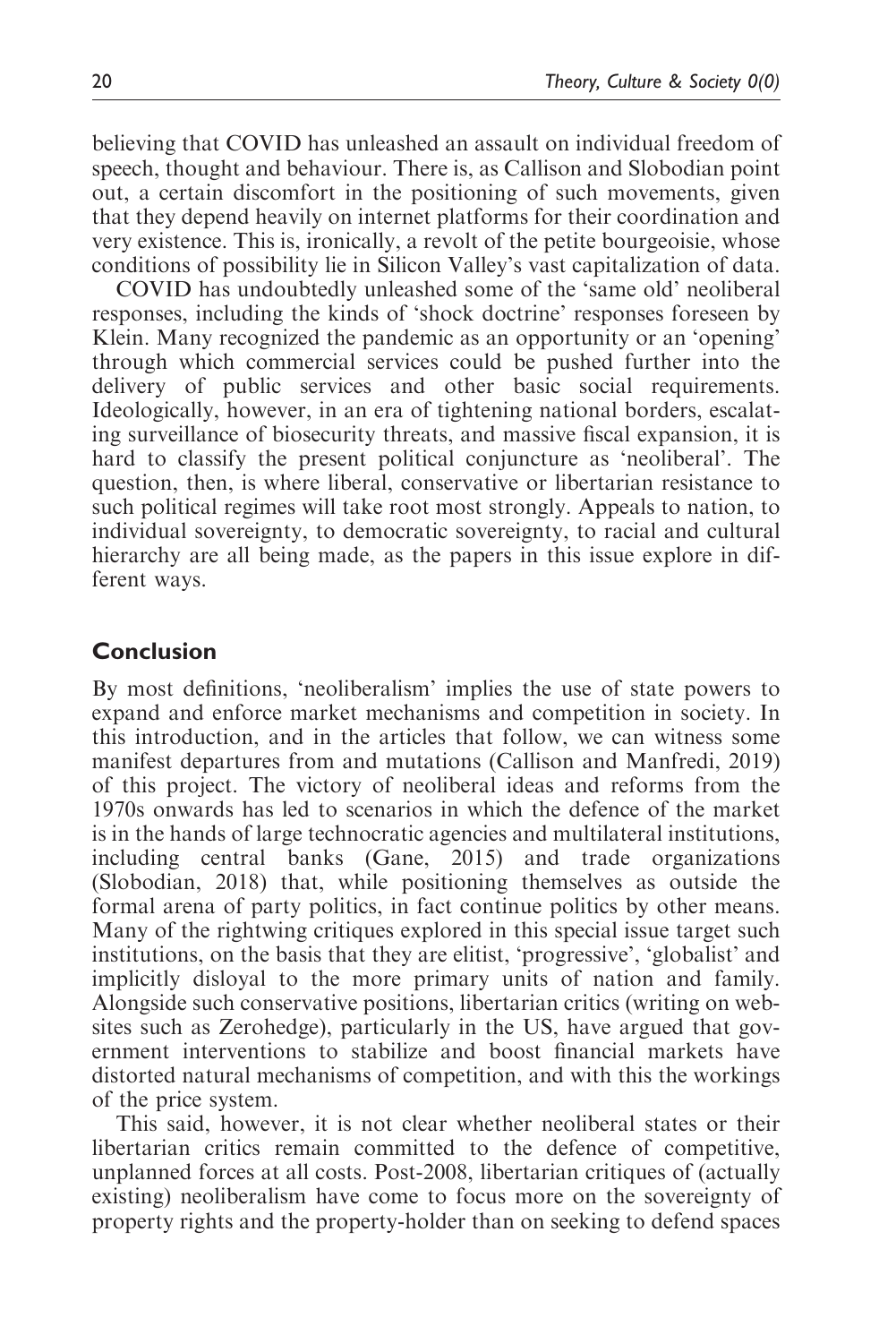of competition or exchange. And some prominent figures on the libertarian right, in particular Peter Thiel (see the article by Smith and Burrows), rather than seek to restore the natural equilibrium of the free market no longer see competition to be a natural force for the good of all but something believed in by 'losers' (Thiel, 2014). The task, for Thiel, is now to 'capture and create last value' by building monopolies. As Will Davies (2014) observes, this signals a shift from a neoliberal order defined by a commitment to competition and governmental enforcement of rules of the game to a different type of order in which winning at all costs becomes the primary objective (for further elaboration of this point see Gane, 2020). In such a world the values of democracy, equality and tolerance have been placed under renewed attack by new forms of authoritarian governance (as Geva documents in Hungary) and the play of big corporate powers. Even Hayek's belief in the rule of law, which was so central to key books such as The Constitution of Liberty, is now rejected by those on the political right who seek exit from the regulatory powers of state and government, although it is worth noting that, for libertarian critics such as Rothbard (2009: 61–7), the rule of law was already part of the problem.

Through the course of the current COVID crisis, the stability of the neoliberal order, and with this the legal 'encasement' of the global market (Slobodian, 2018), looks increasingly uncertain. Regulatory and monetary institutions, which in the neoliberal heyday of the 1990s were proudly agnostic regarding who should 'win' from the 'global race', have been gradually repurposed (or bypassed) over recent years to tackle crises of economic stagnation, social cohesion, COVID-19 and climate change. The difficulty is that these same institutions remain undemocratic by design, which adds fuel to the fire of those 'populist', anti-expert and anti-governmental movements which suspect all power as being a form of conspiracy. To those on the nationalist or libertarian right, this merely confirms their suspicions about the political takeover that has been waged by technocrats, 'globalists' and elites since the 1980s.

This special issue, then, is concerned not with a sudden disappearance of neoliberal policy elites, instruments and institutions, but a popular and intellectual discrediting of them combined with belated attempts to repurpose them towards ends beyond the market. The isolation of economic policy-making from democracy (in areas such as monetary policy and antitrust) was a clear aim of neoliberal intellectuals and policy reformers. In the decade following the financial crisis, that same isolation became the basis of the legitimacy crisis that was exploited by antiestablishment parties across the liberal capitalist world (Hopkin, 2020). The question now is whether technocracies will be able to alleviate interlocking social, ecological and health crises in time, and be recognized for doing so.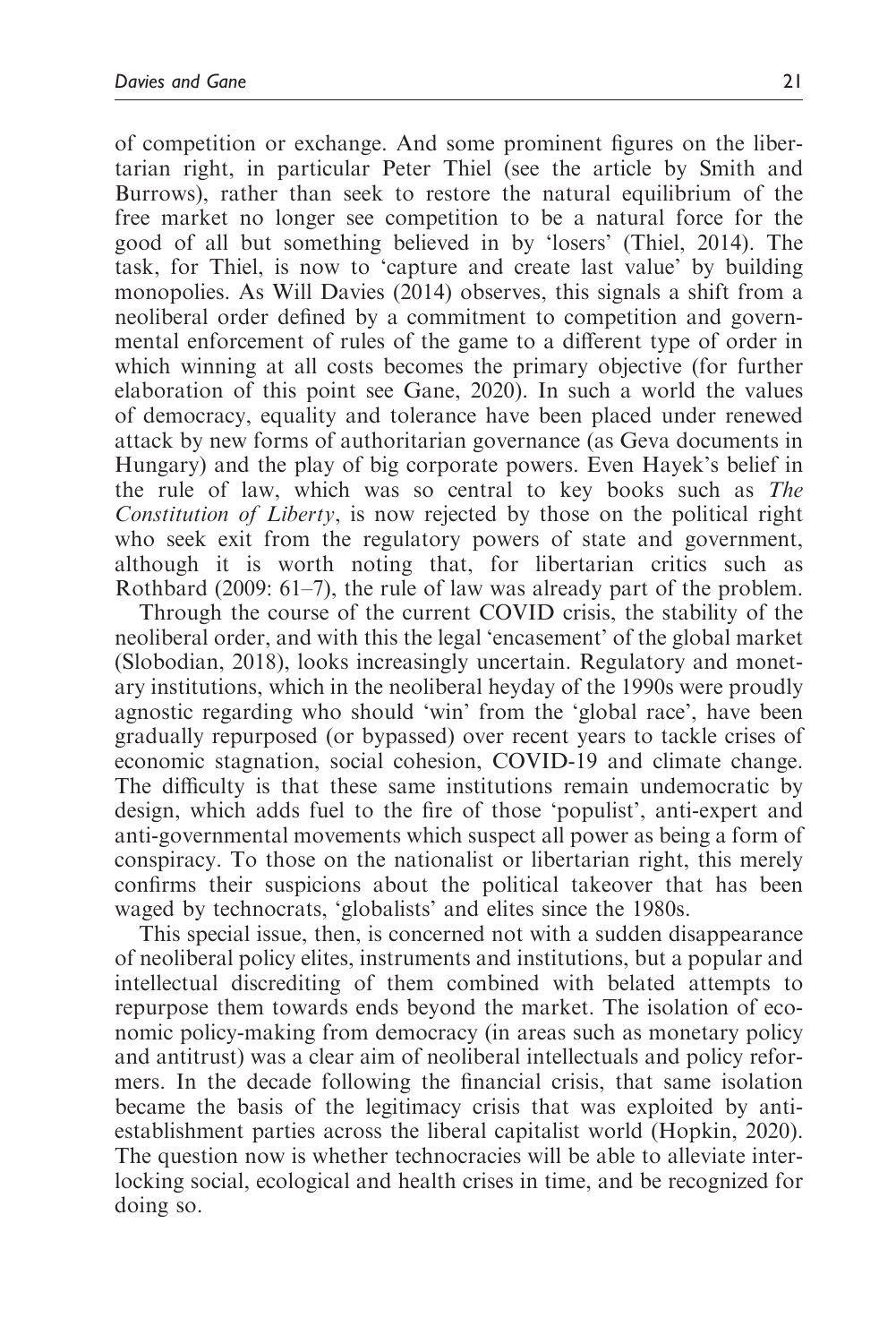#### ORCID iDs

William Davies **b** <https://orcid.org/0000-0001-9506-969X> Nicholas Gane **b** <https://orcid.org/0000-0001-8102-6509>

## **References**

- Amoore L (2013) The Politics of Possibility: Risk and Security Beyond Probability. Durham, NC: Duke University Press.
- Aron R (1994) The liberal definition of liberty: Concerning F.A. Hayek's The Constitution of Liberty. In: Mahoney DJ (ed.) In Defense of Political Reason. Oxford: Rowman & Littlefield.
- Bowman A, Erturk I, Folkman P, Froud J, Haslam C, Johal S, Leaver A, Moran M and Tsitsianis N (2015) What a Waste: Outsourcing and How it Goes Wrong. Manchester: Manchester University Press.
- Brenner R (2020) Escalating plunder. New Left Review, May/June.
- Brown W (2015) Undoing the Demos. New York: Zone.
- Brown W (2019) In the Ruins of Neoliberalism: The Rise of Antidemocratic Politics in the West. New York: Columbia University Press.
- Bruff I (2014) The rise of authoritarian neoliberalism. *Rethinking Marxism* 26(1): 113–129.
- Burgin A (2012) The Great Persuasion: Reinventing Free Markets since the Depression. Cambridge, MA: Harvard University Press.
- Callison W and Manfredi Z (2020) Introduction: Theorizing mutant neoliberalism. In: Callison W and Manfredi Z (eds) Mutant Neoliberalism. New York: Fordham University Press.
- Callison W and Slobodian Q (2021) Coronapolitics from the Reichstag to the Capitol. Boston Review. Available at: [https://bostonreview.net/politics/wil](https://bostonreview.net/politics/william-callison-quinn-slobodian-coronapolitics-reichstag-capitol)[liam-callison-quinn-slobodian-coronapolitics-reichstag-capitol](https://bostonreview.net/politics/william-callison-quinn-slobodian-coronapolitics-reichstag-capitol) (accessed 10 August 2021).
- Calvert J and Arbuthnott G (2021) Failures of State: The Inside Story of Britain's Battle with Coronavirus. New York: HarperCollins.
- Christophers B (2020) Rentier Capitalism: Who Owns the Economy, and Who Pays for It? New York: Verso Books.
- Cooper M (2017) Family Values. New York: Zone.
- Cooper M (2021) The Alt-right: Neoliberalism, libertarianism and the fascist temptation. Theory, Culture & Society 38(6). DOI: 10.1177/ 0263276421999446.
- Cooper M and Konings M (2015) Contingency and foundation: Rethinking money, debt, and finance after the crisis. South Atlantic Quarterly 114(2): 239–250.
- Culpepper PD and Thelen K (2020) Are we all Amazon Primed? Consumers and the politics of platform power. Comparative Political Studies 53(2): 288–318.
- Dardot P and Laval C (2014) The New Way of the World: On Neoliberal Society. New York: Verso.
- Davies W (2010) Economics and the 'nonsense' of law: The case of the Chicago antitrust revolution. Economy and Society 39(1): 64.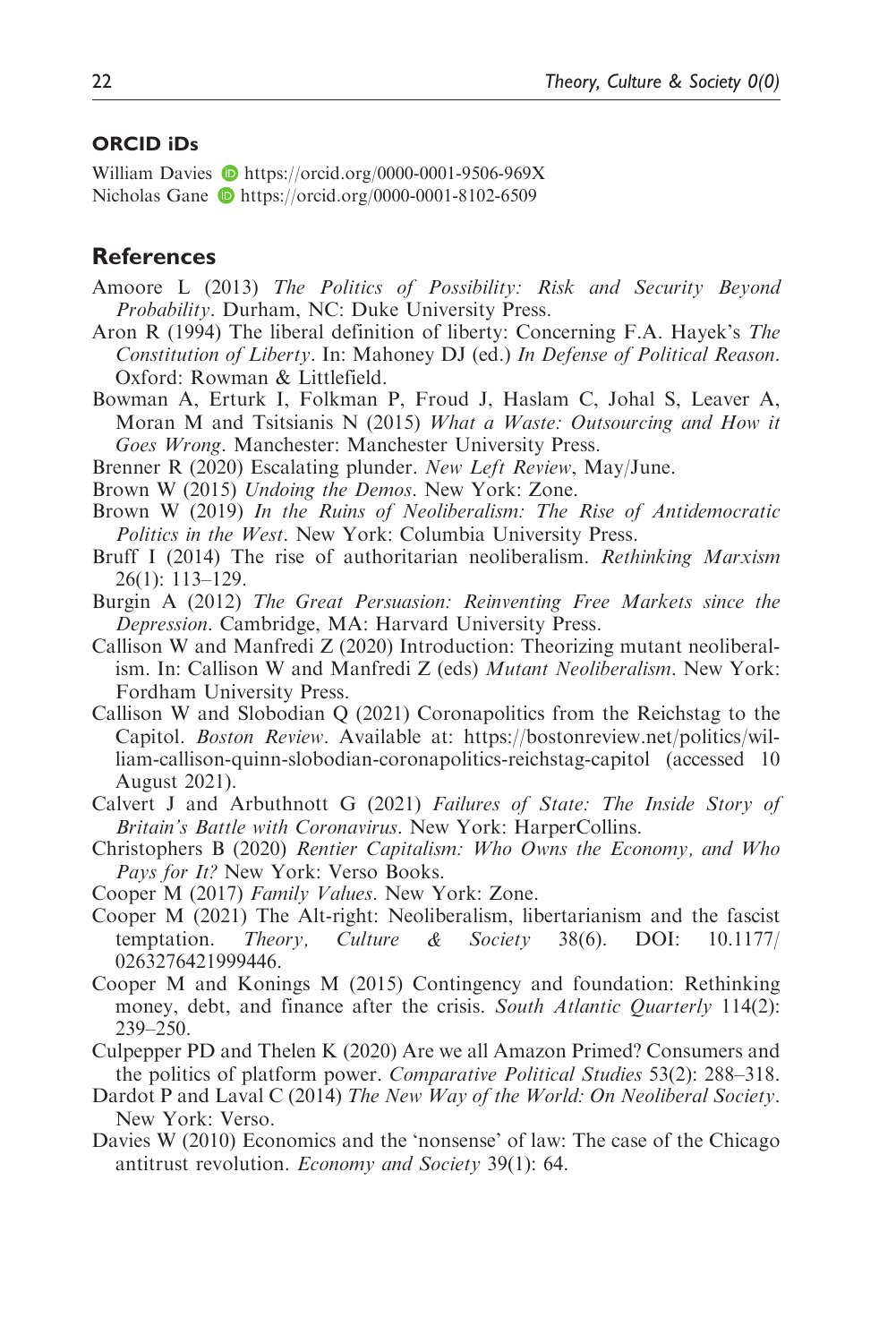- Davies W (2013) When is a market not a market?: 'Exemption', 'externality' and 'exception' in the case of European state aid rules. Theory, Culture & Society 30(2): 32–59.
- Davies W (2014) The Limits of Neoliberalism. London: SAGE.
- Davies W (2021) The revenge of sovereignty on government? The release of neoliberal politics from economics post-2008. Theory, Culture & Society 38(6). DOI: 10.1177/0263276421999455.
- Dijck J van, Poell T and Waal M de (2018) The Platform Society: Public Values in a Connective World. Oxford: Oxford University Press.
- Durand C (2021) 1979 in reverse. Sidecar, 1 June. Available at: [https://newleftre](https://newleftreview.org/sidecar/posts/1979-in-reverse)[view.org/sidecar/posts/1979-in-reverse](https://newleftreview.org/sidecar/posts/1979-in-reverse) (accessed 17 June 2021).
- Finlayson A (2021) Neoliberalism, the Alt-right and the Intellectual Dark Web. Theory, Culture & Society 38(6). DOI: 10.1177/02632764211036731.
- Fitzgerald D, Hinterberger A, Narayan J and Williams R (2020) Brexit as heredity redux: Imperialism, biomedicine and the NHS in Britain. The Sociological Review 0038026120914177.
- Foucault M (2004) Society Must be Defended: Lectures at the Collège de France, 1975–76. London: Penguin.
- Foucault M (2007) Security, Territory, Population: Lectures at the Collège de France, 1977–78. Basingstoke: Palgrave Macmillan.
- Foucault M (2008) The Birth of Biopolitics. Basingstoke: Palgrave.
- Gane N (2015) Central banking, technocratic governance and the financial crisis: Placing quantitative easing into question. Sosiologia 15: 381–396.
- Gane N (2016) In and out of neoliberalism. Journal of Classical Sociology 16(3): 261–279.
- Gane N (2020) Competition: A critical history of a concept. Theory, Culture  $\&$ Society 37(2): 31–59.
- Gane N (2021) Nudge economics as libertarian paternalism. Theory, Culture & Society 38(6). DOI: 10.1177/0263276421999447.
- Geva D (2021) Orbán's ordonationalism as post-neoliberal hegemony. Theory, Culture & Society 38(6). DOI: 10.1177/0263276421999435.
- Gillespie T (2010) The politics of 'platforms'. New Media & Society 12(3): 347–364.
- Hall PA (1993) Policy paradigms, social learning, and the state: The case of economic policymaking in Britain. Comparative Politics 25(3): 275–296.
- Harvey D (2005) A Brief History of Neoliberalism. Oxford: Oxford University Press.
- Hayek F (1944) The Road to Serfdom. London: Routledge.
- Hayek F (1948) Individualism and Economic Order. Chicago: Chicago University Press.
- Hayek F (1960) The Constitution of Liberty. London: Routledge.
- Hayek F (1967) Studies in Philosophy, Politics and Economics. London: Routledge.
- Hayek F (1973) Law, Legislation and Liberty. London: Routledge.
- Hayek F (1976) The Denationalization of Money. London: IEA.
- Hendrikse R (2018) Neo-illiberalism. Geoforum 95: 169–172.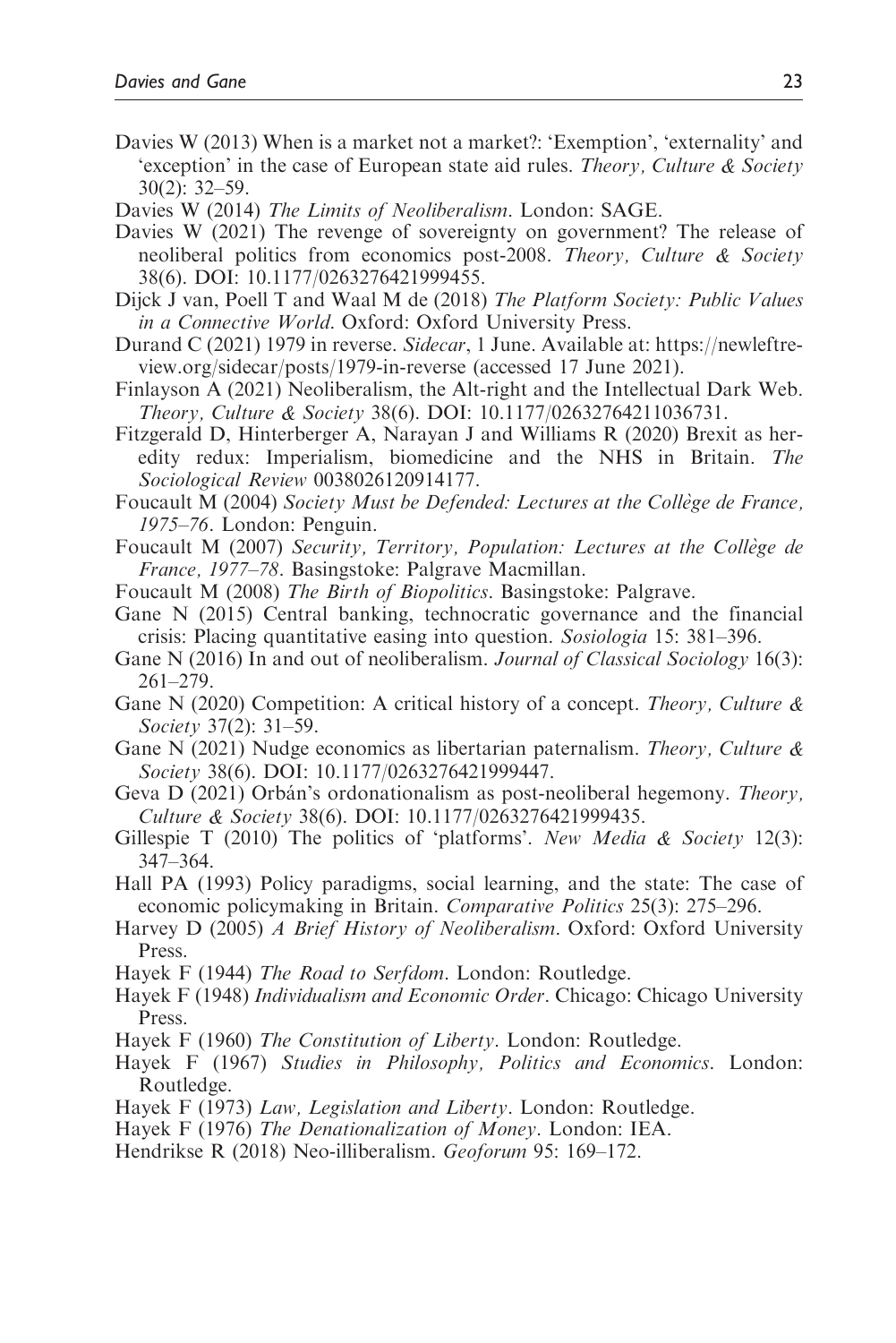- Hopkin J (2020) Anti-system Politics: The Crisis of Market Liberalism in Rich Democracies. London: Polity.
- Hopkin J and Blyth M (2019) The global economics of European populism: Growth regimes and party system change in Europe (The Government and Opposition/Leonard Schapiro Lecture 2017). Government and Opposition 54(2): 193–225.
- Ingham G (2020) Money. Cambridge: Polity.
- Jones L and Hameiri S (2021) COVID-19 and the failure of the neoliberal regulatory state. Review of International Political Economy. DOI: 10.1080/ 09692290.2021.1892798.
- Klein N (2020) How big tech plans to profit from the pandemic. The Guardian, 13 May. Available at: http://[www.theguardian.com/news/2020/may/13/](www.theguardian.com/news/2020/may/13/naomi-klein-how-big-tech-plans-to-profit-from-coronavirus-pandemic) [naomi-klein-how-big-tech-plans-to-profit-from-coronavirus-pandemic](www.theguardian.com/news/2020/may/13/naomi-klein-how-big-tech-plans-to-profit-from-coronavirus-pandemic) (accessed 10 August 2021).
- Langley P and Leyshon A (2016) Platform capitalism: The intermediation and capitalisation of digital economic circulation. Finance and Society. Available at: [http://financeandsociety.ed.ac.uk/ojs-images/financeandsociety/FS\\_](http://financeandsociety.ed.ac.uk/ojs-images/financeandsociety/FS_EarlyView_LangleyLeyshon.pdf) [EarlyView\\_LangleyLeyshon.pdf](http://financeandsociety.ed.ac.uk/ojs-images/financeandsociety/FS_EarlyView_LangleyLeyshon.pdf) (accessed 10 August 2021).
- Lonergan E and Blyth M (2020) Angrynomics. New York: Agenda Publishing/ Columbia University Press.
- Marmot M, et al. (2020) Build Back Fairer: The COVID-19 Marmot Review. London: Institute of Health Equity.
- Mirowski P (2009) Postface: Defining Neoliberalism. In: Mirowski P and Plehwe D (eds) The Road From Mont Pelerin. Cambridge: Harvard University Press.
- Mirowski P (2013) Never Let a Serious Crisis Go to Waste: How Neoliberalism Survived the Financial Meltdown. New York: Verso Books.
- Mirowski P (2020) How neoliberalism will exploit the coronavirus crisis. Tribune, 18 May. Available at: [https://tribunemag.co.uk/2020/05/how-neoli](https://tribunemag.co.uk/2020/05/how-neoliberalism-will-exploit-the-coronavirus-crisis)[beralism-will-exploit-the-coronavirus-crisis](https://tribunemag.co.uk/2020/05/how-neoliberalism-will-exploit-the-coronavirus-crisis) (accessed 10 August 2021).
- Mirowski P and Plehwe  $D(2009)$  The Road from Mont Pelerin: The Making of the Neoliberal Thought Collective. Cambridge, MA: Harvard University Press.
- Mitchell T (1998) Fixing the economy. Cultural Studies 12: 82–101.
- Pana TA, Bhattacharya S, Gamble DT, Pasdar Z, Szlachetka WA, et al. (2021) Country-level determinants of the severity of the first global wave of the COVID-19 pandemic: An ecological study. BMJ Open 11(2): e042034.
- Peck J (2010) Zombie neoliberalism and the ambidextrous state. Theoretical Criminology 14(1): 104–110.
- Peck J and Theodore N (2019) Still neoliberalism? South Atlantic Quarterly 118(2): 245–265.
- Peck J and Tickell A (2002) Neoliberalizing space. Antipode 34(3): 380–404.
- Peck J, Theodore N and Brenner N (2010) Postneoliberalism and its malcontents. Antipode 41: 94–116.
- Plantin J-C, Lagoze C, Edwards PN and Sandvig C (2018) Infrastructure studies meet platform studies in the age of Google and Facebook. New Media & Society 20(1): 293–310.
- Rahman KS and Thelen K (2019) The rise of the platform business model and the transformation of twenty-first-century capitalism. Politics  $\&$  Society 47(2): 177–204.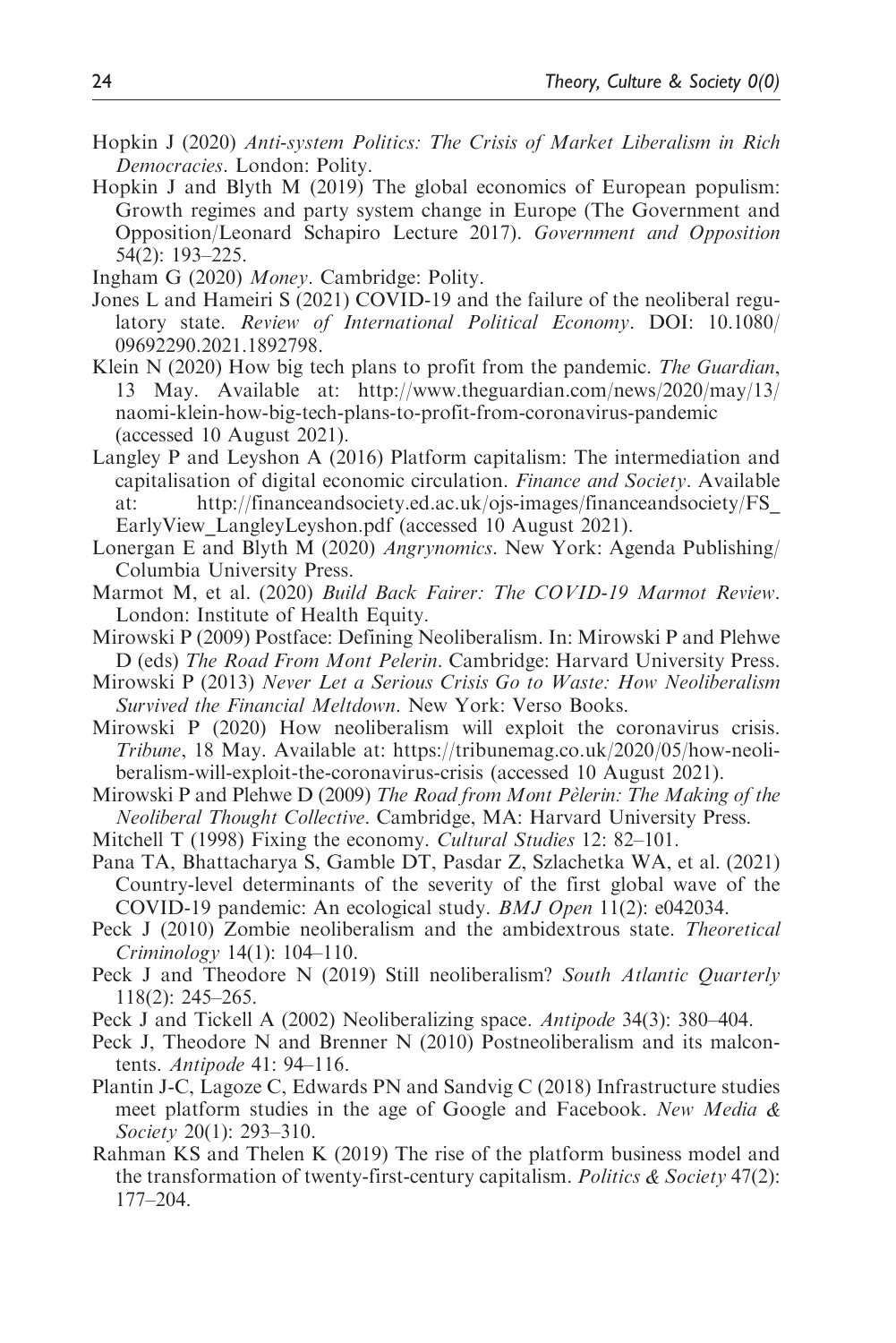- Reinhoudt J and Audier S (2018) The Walter Lippmann Colloquium. Basingstoke: Palgrave.
- Rhodes RAW (1996) The new governance: Governing without government. Political Studies XLIV: 652–667.
- Röpke W (1960) A Humane Economy. Chicago: Regnery.
- Röpke W (1965) South Africa: A Positive Appraisal. Information Service of South Africa.
- Rose N (2017) Still 'like birds on the wire'? Freedom after neoliberalism. Economy and Society 46(3–4): 303–323.
- Rothbard M (1995) Classical Economics. Cheltenham: Edward Elgar.
- Rothbard M (2009) Murray N. Rothbard vs. the Philosophers. Auburn, AL: Mises Institute.
- Saad-Filho A (2020) From COVID-19 to the end of neoliberalism. Critical Sociology 46(4–5): 477–485.
- Slobodian Q (2018) Globalists. Cambridge, MA: Harvard University Press.
- Slobodian Q (2021) The backlash against neoliberal globalization from above: Elite origins of the crisis of the new constitutionalism. Theory, Culture  $\&$ Society 38(6). DOI: 10.1177/0263276421999440.
- Smith H and Burrows R (2021) Software, sovereignty and the post-neoliberal politics of exit. Theory, Culture & Society 38(6). DOI: 10.1177/ 0263276421999439.
- Springer S (2014) Postneoliberalism? Review of Radical Political Economics  $47(1): 5-17.$
- Srnicek N (2016) Platform Capitalism. Oxford: Wiley.
- Stedman Jones D (2012) Masters of the Universe. Princeton: Princeton University Press.
- Tazzioli M and and Stierl M (2021) Europe's unsafe environment: Migrant confinement under COVID-19. Critical Studies on Security 9(1): 76–80.
- Thiel P (2014) Competition is for losers. Wall Street Journal, 12 September. Available at: [https://www.wsj.com/articles/peter-thiel-competition-is-for](https://www.wsj.com/articles/peter-thiel-competition-is-for-losers-1410535536)[losers-1410535536](https://www.wsj.com/articles/peter-thiel-competition-is-for-losers-1410535536) (accessed 10 August 2021).
- Tooze A (2018) Crashed: How a Decade of Financial Crises Changed the World. London: Penguin UK.
- Tooze A (2020) How coronavirus almost brought down the global financial system. The Guardian, 14 April. Available at: [http://www.theguardian.com/](http://www.theguardian.com/business/2020/apr/14/how-coronavirus-almost-brought-down-the-global-financial-system) [business/2020/apr/14/how-coronavirus-almost-brought-down-the-global](http://www.theguardian.com/business/2020/apr/14/how-coronavirus-almost-brought-down-the-global-financial-system)[financial-system](http://www.theguardian.com/business/2020/apr/14/how-coronavirus-almost-brought-down-the-global-financial-system) (accessed 10 August 2021).
- Whyte J (2019) The Morals of the Market. London: Verso.

William Davies is Professor of Political Economy at Goldsmiths, University of London. He is author most recently of This Is Not Normal: The Collapse of Liberal Britain (Verso, 2020), and also of Nervous States: How Feeling Took Over the World (Jonathan Cape, 2018), The Happiness Industry: How the Government and Big Business Sold Us Wellbeing (Verso, 2015) and The Limits of Neoliberalism: Sovereignty, Authority and the Logic of Competition (SAGE, 2014). He